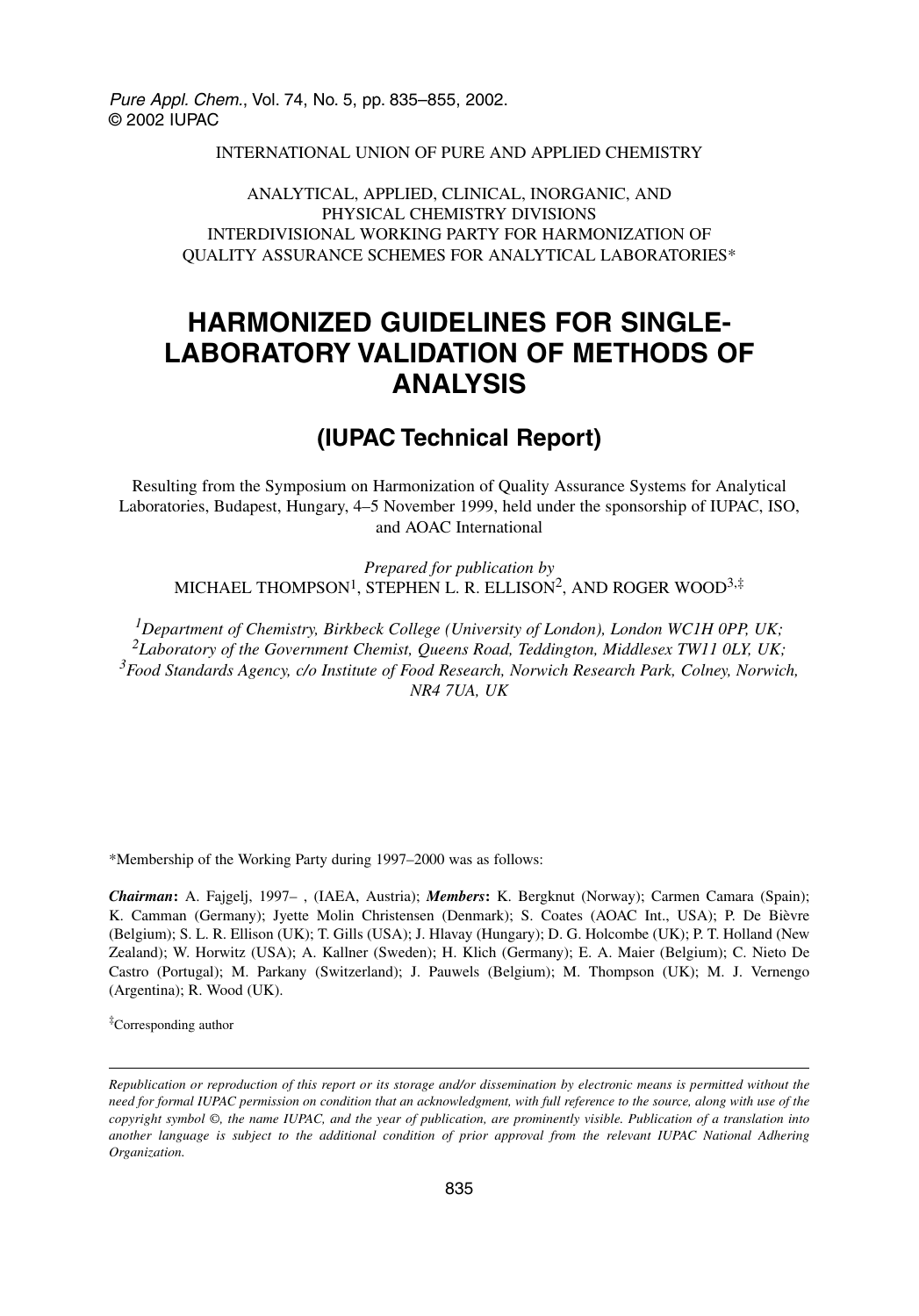# **Harmonized guidelines for single-laboratory validation of methods of analysis**

# **(IUPAC Technical Report)**

*Abstract*: Method validation is one of the measures universally recognized as a necessary part of a comprehensive system of quality assurance in analytical chemistry. In the past, ISO, IUPAC, and AOAC International have cooperated to produce agreed protocols or guidelines on the "Design, conduct and interpretation of method performance studies" [1], on the "Proficiency testing of (chemical) analytical laboratories" [2], on "Internal quality control in analytical chemistry laboratories" [3], and on "The use of recovery information in analytical measurement" [4]. The Working Group that produced these protocols/guidelines has now been mandated by IUPAC to prepare guidelines on the single-laboratory validation of methods of analysis. These guidelines provide minimum recommendations on procedures that should be employed to ensure adequate validation of analytical methods.

A draft of the guidelines has been discussed at an International Symposium on the Harmonization of Quality Assurance Systems in Chemical Laboratory, the proceedings from which have been published by the UK Royal Society of Chemistry.

# **CONTENTS**

|                                                           | <b>INTRODUCTION</b>                   |                                                          | 837 |
|-----------------------------------------------------------|---------------------------------------|----------------------------------------------------------|-----|
|                                                           | 1.1                                   | Background                                               |     |
|                                                           | 1.2                                   | Existing protocols, standards, and guides                |     |
| $2_{-}$                                                   | DEFINITIONS AND TERMINOLOGY           |                                                          | 839 |
|                                                           | 2.1                                   | General                                                  |     |
|                                                           | 2.2                                   | Definitions used in this guide only                      |     |
|                                                           |                                       | 3. METHOD VALIDATION, UNCERTAINTY, AND QUALITY ASSURANCE | 839 |
| $4_{\cdot}$                                               | BASIC PRINCIPLES OF METHOD VALIDATION |                                                          | 839 |
|                                                           | 4.1                                   | Specification and scope of validation                    |     |
|                                                           | 4.2                                   | Testing assumptions                                      |     |
|                                                           |                                       | 4.3 Sources of error in analysis                         |     |
|                                                           |                                       | 4.4 Method and laboratory effects                        |     |
|                                                           | 5. CONDUCT OF VALIDATION STUDIES      |                                                          |     |
| 6.                                                        | <b>EXTENT OF VALIDATION STUDIES</b>   |                                                          |     |
| $7_{\scriptscriptstyle{\ddots}}$                          |                                       | <b>RECOMMENDATIONS</b>                                   | 844 |
| APPENDIX A: NOTES ON THE REQUIREMENTS FOR STUDY OF METHOD |                                       |                                                          | 845 |
|                                                           |                                       | PERFORMANCE CHARACTERISTICS                              |     |
|                                                           |                                       | A1. Applicability                                        |     |
|                                                           |                                       | A2. Selectivity                                          |     |
|                                                           |                                       | A3. Calibration and linearity                            |     |
|                                                           |                                       | A3.1 Linearity and intercept                             |     |
|                                                           |                                       | A3.2 Test for general matrix effect                      |     |

*A3.3 Final calibration procedure*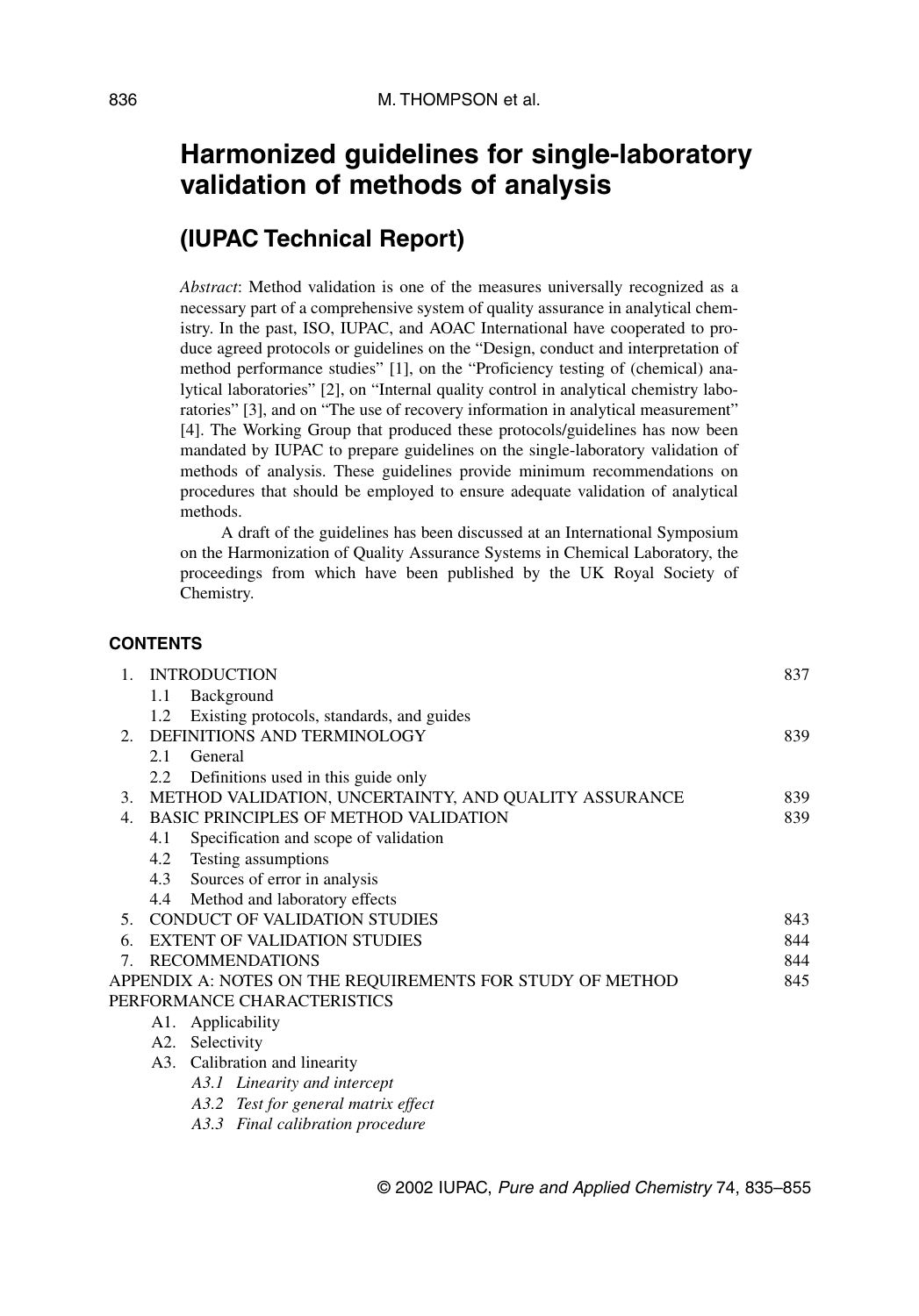- A4. Trueness
	- *A4.1 Estimation of trueness*
	- *A4.2 Conditions for trueness experiments*
	- *A4.3 Reference values for trueness experiments*
		- A4.3.1 Certified reference materials (CRMs)
		- A4.3.2 Reference materials
		- A4.3.3 Use of a reference method
		- A4.3.4 Use of spiking/recovery
- A5. Precision
- A6. Recovery
- A7. Range
- A8. Detection Limit
- A9. Limit of determination or limit of quantification
- A10. Sensitivity
- A11. Ruggedness
- A12. Fitness for purpose
- A13. Matrix variation
- A14. Measurement uncertainty

| APPENDIX B. ADDITIONAL CONSIDERATIONS FOR UNCERTAINTY                                                                                                                                                                                                                                            | 853 |
|--------------------------------------------------------------------------------------------------------------------------------------------------------------------------------------------------------------------------------------------------------------------------------------------------|-----|
| ESTIMATION IN VALIDATION STUDIES                                                                                                                                                                                                                                                                 |     |
| $\mathbf{D}$ and $\mathbf{D}$ and $\mathbf{D}$ and $\mathbf{D}$ and $\mathbf{D}$ and $\mathbf{D}$ and $\mathbf{D}$ and $\mathbf{D}$ and $\mathbf{D}$ and $\mathbf{D}$ and $\mathbf{D}$ and $\mathbf{D}$ and $\mathbf{D}$ and $\mathbf{D}$ and $\mathbf{D}$ and $\mathbf{D}$ and $\mathbf{D}$ and |     |

- B1. Sensitivity analysis
- B2. Judgment

REFERENCES 854

**1. INTRODUCTION** 

## **1.1 Background**

Reliable analytical methods are required for compliance with national and international regulations in all areas of analysis. It is accordingly internationally recognized that a laboratory must take appropriate measures to ensure that it is capable of providing and does provide data of the required quality. Such measures include:

- using validated methods of analysis;
- using internal quality control procedures;
- participating in proficiency testing schemes; and
- becoming accredited to an International Standard, normally ISO/IEC 17025.

It should be noted that accreditation to ISO/IEC 17025 specifically addresses the establishment of traceability for measurements, as well as requiring a range of other technical and management requirements including all those in the list above.

Method validation is therefore an essential component of the measures that a laboratory should implement to allow it to produce reliable analytical data. Other aspects of the above have been addressed previously by the IUPAC Interdivisional Working Party on Harmonization of Quality Assurance Schemes for Analytical Laboratories, specifically by preparing protocols/guidelines on method performance (collaborative) studies [1], proficiency testing [2], and internal quality control [3].

In some sectors, most notably in the analysis of food, the requirement for methods that have been "fully validated" is prescribed by legislation [5,6]. "Full" validation for an analytical method is usually taken to comprise an examination of the characteristics of the method in an interlaboratory method performance study (also known as a collaborative study or collaborative trial). Internationally accepted protocols have been established for the "full" validation of a method of analysis by a collaborative trial,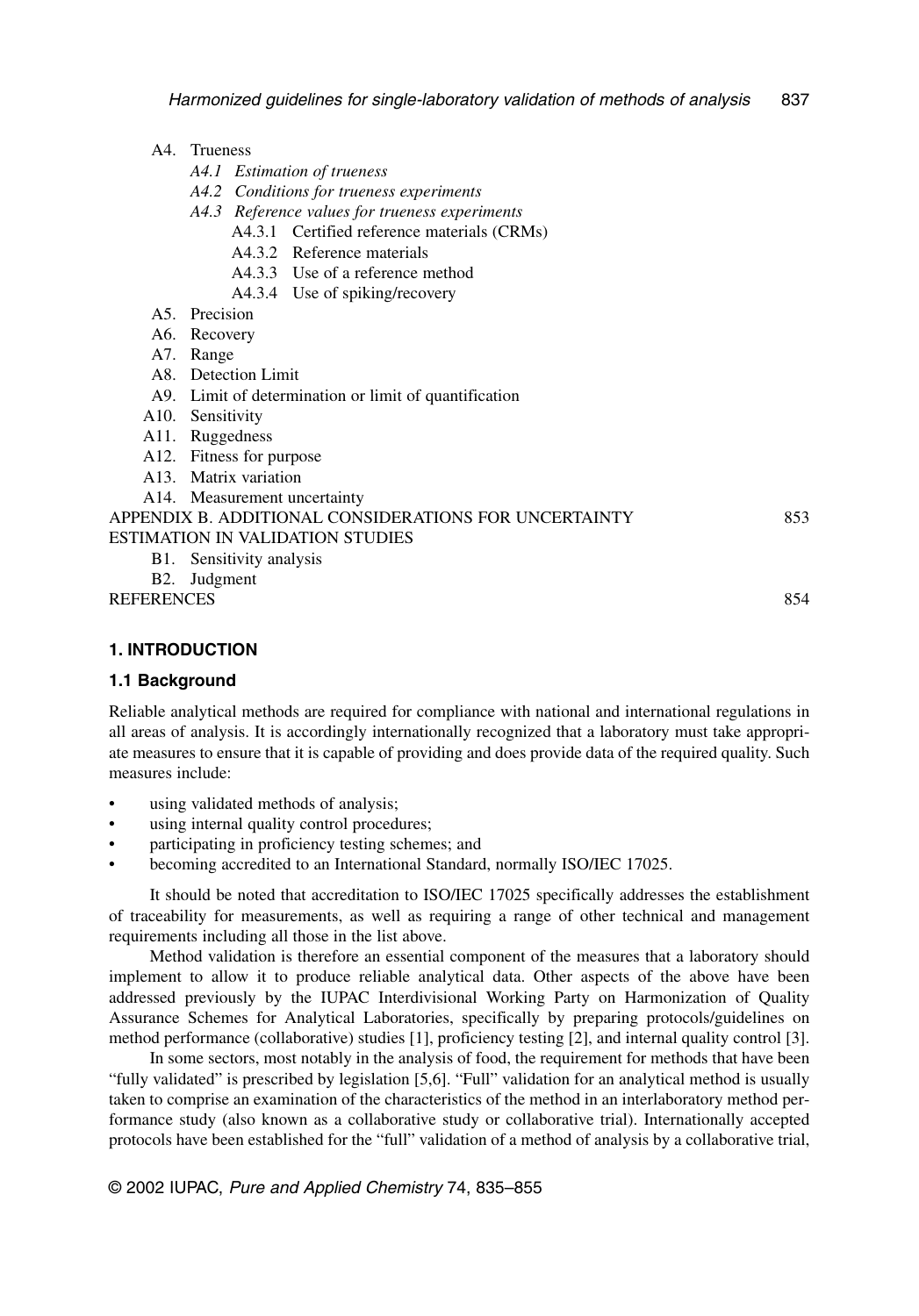## M. THOMPSON et al.

most notably the International Harmonized Protocol [1] and the ISO procedure [7]. These protocols/standards require a minimum number of laboratories and test materials to be included in the collaborative trial to validate fully the analytical method. However, it is not always practical or necessary to provide full validation of analytical methods. In such circumstances a "single-laboratory method validation" may be appropriate.

Single-laboratory method validation is appropriate in several circumstances including the following:

- to ensure the viability of the method before the costly exercise of a formal collaborative trial;
- to provide evidence of the reliability of analytical methods if collaborative trial data are not available or where the conduct of a formal collaborative trial is not practicable; and
- to ensure that "off-the-shelf" validated methods are being used correctly.

When a method is to be characterized in-house, it is important that the laboratory determines and agrees with its customer exactly which characteristics are to be evaluated. However, in a number of situations these characteristics may be laid down by legislation (e.g., veterinary drug residues in food and pesticides in food sectors). The extent of the evaluation that a laboratory undertakes must meet the requirements of legislation.

Nevertheless, in some analytical areas the same analytical method is used by a large number of laboratories to determine stable chemical compounds in defined matrices. It should be appreciated that if a suitable collaboratively studied method can be made available to these laboratories, then the costs of the collaborative trial to validate that method may well be justified. The use of a collaboratively studied method considerably reduces the efforts that a laboratory, before taking a method into routine use, must invest in extensive validation work. A laboratory using a collaboratively studied method, which has been found to be fit for the intended purpose, needs only to demonstrate that it can achieve the performance characteristics stated in the method. Such a verification of the correct use of a method is much less costly than a full single-laboratory validation. The total cost to the analytical community of validating a specific method through a collaborative trial and then verifying its performance attributes in the laboratories wishing to use it is frequently less than when many laboratories all independently undertake single-laboratory validation of the same method.

## **1.2 Existing protocols, standards, and guides**

A number of protocols and guidelines [8–19] on method validation and uncertainty have been prepared, most notably in AOAC International, International Conference on Harmonization (ICH), and Eurachem documents:

- the statistics manual of the AOAC, which includes guidance on single-laboratory study prior to collaborative testing [13];
- the ICH text [15] and methodology [16], which prescribe minimum validation study requirements for tests used to support drug approval submission;
- *The Fitness for Purpose of Analytical Methods: A Laboratory Guide to Method Validation and Related Topics* (1998) [12]; and
- *Quantifying Uncertainty in Analytical Measurement* (2000) [9].

Method validation was also extensively discussed at a Joint FAO/IAEA Expert Consultation, December 1997, on the Validation of Analytical Methods for Food Controls, the report of which is available [19].

The present guidelines bring together the essential scientific principles of the above documents to provide information which has been subjected to international acceptance and, more importantly, to point the way forward for best practice in single-laboratory method validation.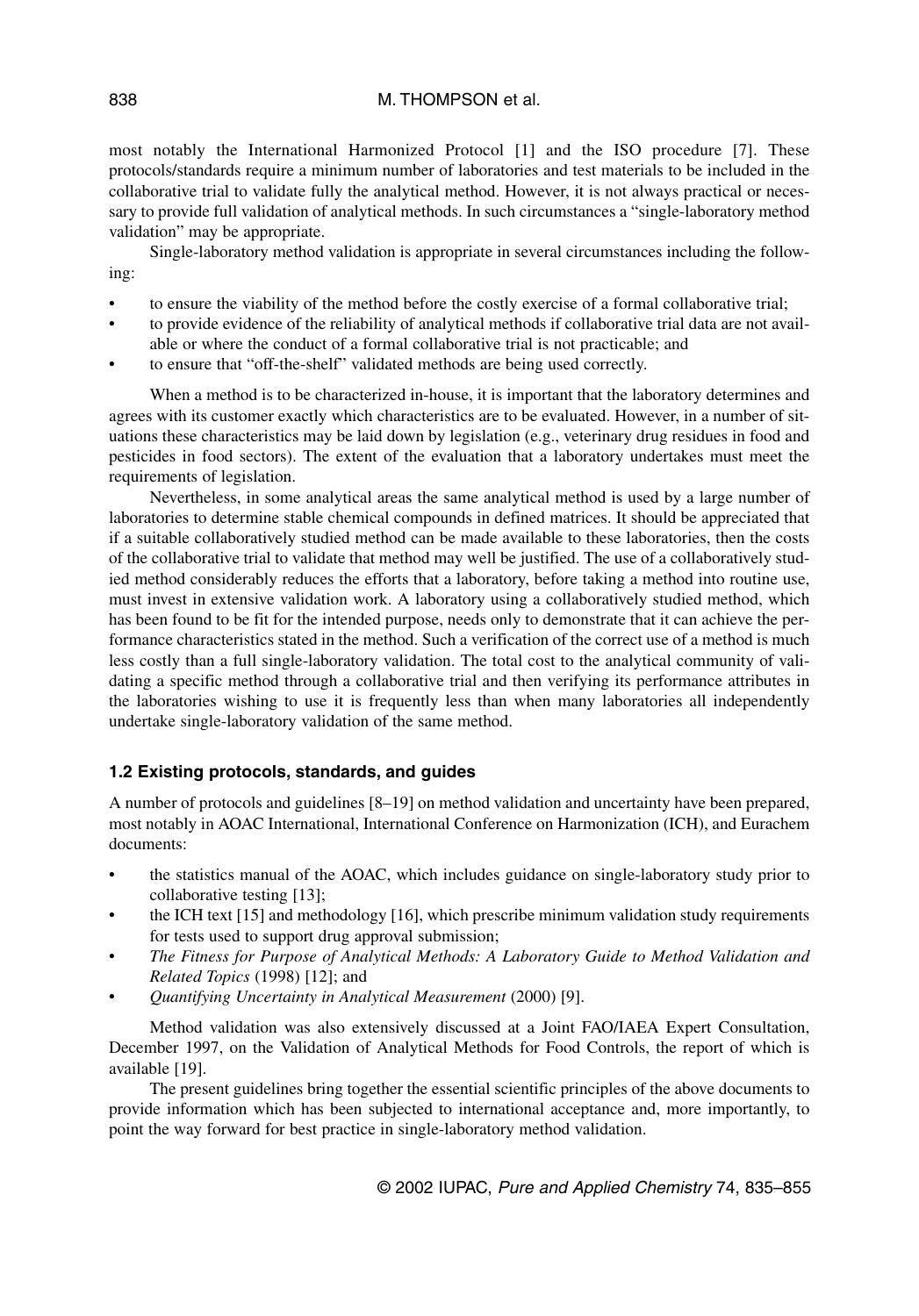# **2. DEFINITIONS AND TERMINOLOGY**

## **2.1 General**

Terms used in this document respect ISO and IUPAC definitions where available. The following documents contain relevant definitions:

- IUPAC: *Compendium of Chemical Terminology* 2nd ed. (the "Gold Book"), A. D. McNaught and A. Wilkinson, 1997
- ISO: *International Vocabulary of Basic and General Terms in Metrology*, 1993

## **2.2 Definitions used in this guide only**

*Relative uncertainty*: Uncertainty expressed as a relative standard deviation. *Validated range*: That part of the concentration range of an analytical method that has been subjected to validation.

## **3. METHOD VALIDATION, UNCERTAINTY, AND QUALITY ASSURANCE**

Method validation makes use of a set of tests that both test any assumptions on which the analytical method is based and establish and document the performance characteristics of a method, thereby demonstrating whether the method is fit for a particular analytical purpose. Typical performance characteristics of analytical methods are: applicability, selectivity, calibration, trueness, precision, recovery, operating range, limit of quantification, limit of detection, sensitivity, and ruggedness. To these can be added measurement uncertainty and fitness-for-purpose.

Strictly speaking, validation should refer to an "analytical system" rather than an "analytical method", the analytical system comprising a defined method protocol, a defined concentration range for the analyte, and a specified type of test material. For the purposes of this document, a reference to "method validation" will be taken as referring to an analytical system as a whole. Where the analytical procedure as such is addressed, it will be referred to as "the protocol".

In this document, method validation is regarded as distinct from ongoing activities such as internal quality control (IQC) or proficiency testing. Method validation is carried out once, or at relatively infrequent intervals during the working lifetime of a method; it tells us what performance we can expect the method to provide in the future. Internal quality control tells us about how the method performs over time. IQC is therefore treated as a separate activity in the IUPAC Harmonization Program [3].

In method validation, the quantitative characteristics of interest relate to the accuracy of the result likely to be obtained. Therefore, it is generally true to say that method validation is tantamount to the task of estimating uncertainty of measurement. Over the years, it has become traditional, for validation purposes, to represent different aspects of method performance by reference to the separate items listed above, and to a considerable extent these guidelines reflect that pattern. However, with an increasing reliance on measurement uncertainty as a key indicator of both fitness for purpose and reliability of results, analytical chemists will increasingly undertake measurement validation to support uncertainty estimation, and some practitioners will want to do so immediately. Measurement uncertainty is accordingly treated briefly in Appendix A as a performance characteristic of an analytical method, while Appendix B provides additional guidance on some procedures not otherwise covered.

# **4. BASIC PRINCIPLES OF METHOD VALIDATION**

#### **4.1 Specification and scope of validation**

Validation applies to a defined protocol, for the determination of a specified analyte and range of concentrations in a particular type of test material, used for a specified purpose. In general, validation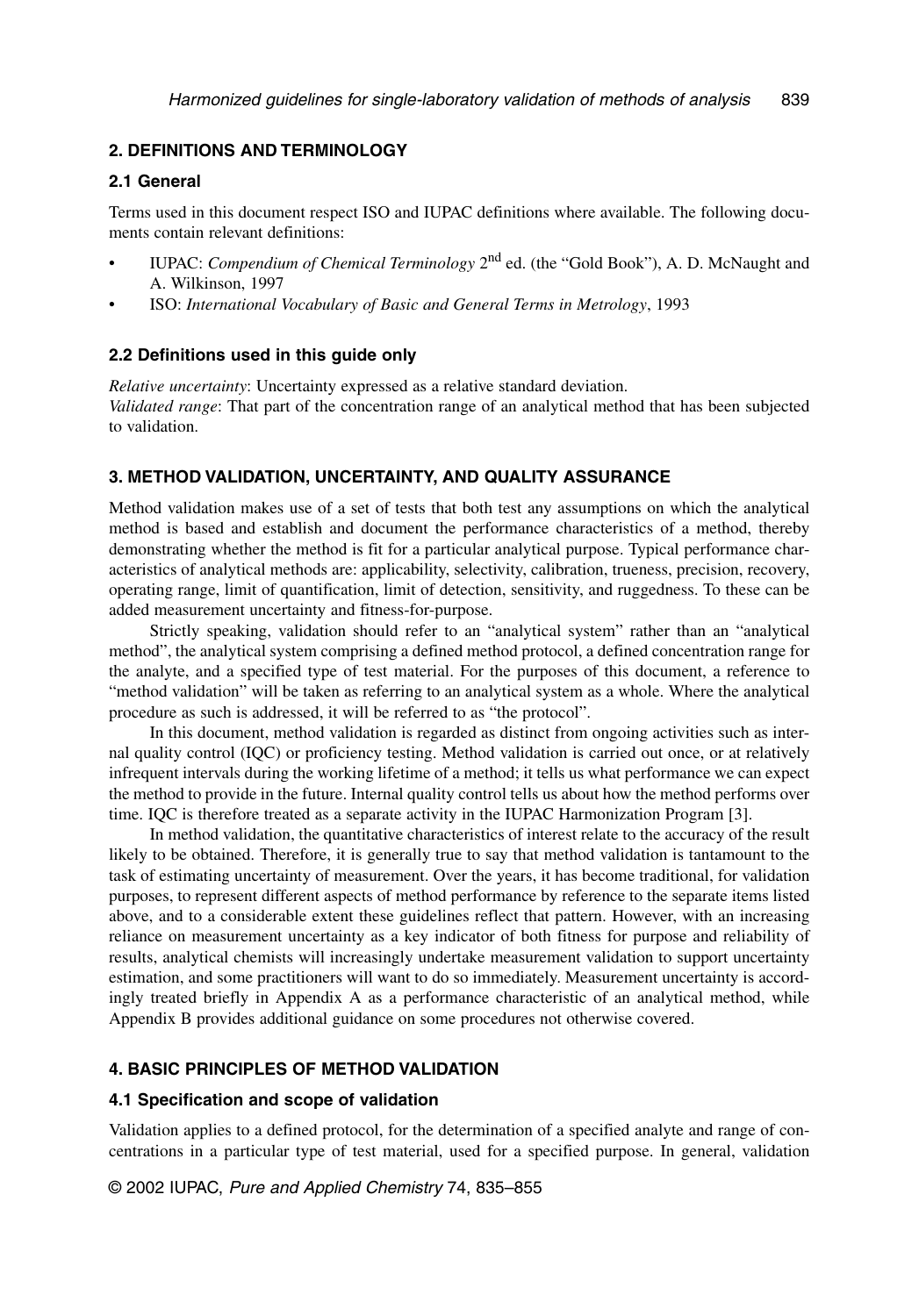should check that the method performs adequately for the purpose throughout the range of analyte concentrations and test materials to which it is applied. It follows that these features, together with a statement of any fitness-for-purpose criteria, should be completely specified before any validation takes place.

#### **4.2 Testing assumptions**

In addition to the provision of performance figures that indicate fitness-for-purpose and have come to dominate the practical use of validation data, validation studies act as an objective test of any assumptions on which an analytical method is based. For example, if a result is to be calculated from a simple straight line calibration function, it is implicitly assumed that the analysis is free from significant bias, that the response is proportional to analyte concentration, and that the dispersion of random errors is constant throughout the range of interest. In most circumstances, such assumptions are made on the basis of experience accumulated during method development or over the longer term, and are consequently reasonably reliable. Nonetheless, good measurement science relies on *tested* hypotheses. This is the reason that so many validation studies are based on statistical hypothesis testing; the aim is to provide a basic check that the reasonable assumptions made about the principles of the method are not seriously flawed.

There is an important practical implication of this apparently abstruse note. It is easier to check for gross departure from a reliable assumption than to "prove" that a particular assumption is correct. Thus, where there is long practice of the successful use of a particular analytical technique (such as gas chromatographic analysis, or acid digestion methods) across a range of analytes and matrices, validation checks justifiably take the form of relatively light precautionary tests. Conversely, where experience is slight, the validation study needs to provide strong evidence that the assumptions made are appropriate in the particular cases under study, and it will generally be necessary to study the full range of circumstances in detail. It follows that the extent of validation studies required in a given instance will depend, in part, on the accumulated experience of the analytical technique used.

In the following discussion, it will be taken for granted that the laboratory is well practiced in the technique of interest, and that the purpose of any significance tests is to check that there is no strong evidence to discount the assumptions on which the particular protocol relies. The reader should bear in mind that more stringent checks may be necessary for unfamiliar or less established measurement techniques.

## **4.3 Sources of error in analysis**

Errors in analytical measurements arise from different sources\* and at different levels of organization. One useful way of representing these sources (for a specific concentration of analyte) is as follows<sup>\*\*</sup> [24]:

Sampling uncertainty in the strict sense of uncertainty due to the preparation of the laboratory sample from the bulk target is excluded from consideration in this document. Uncertainty associated with taking a test portion from the laboratory sample is an inseparable part of measurement uncertainty and is automatically included at various levels of the following analysis.

Many alternative groupings or "partitions of error" are possible and may be useful in studying particular sources of error in more detail or across a different range of situations. For example, the statistical model of ISO 5725 generally combines laboratory and run effects, while the uncertainty estimation procedure in the ISO GUM is well suited to assessing the effects of each separate and measurable influence on the result.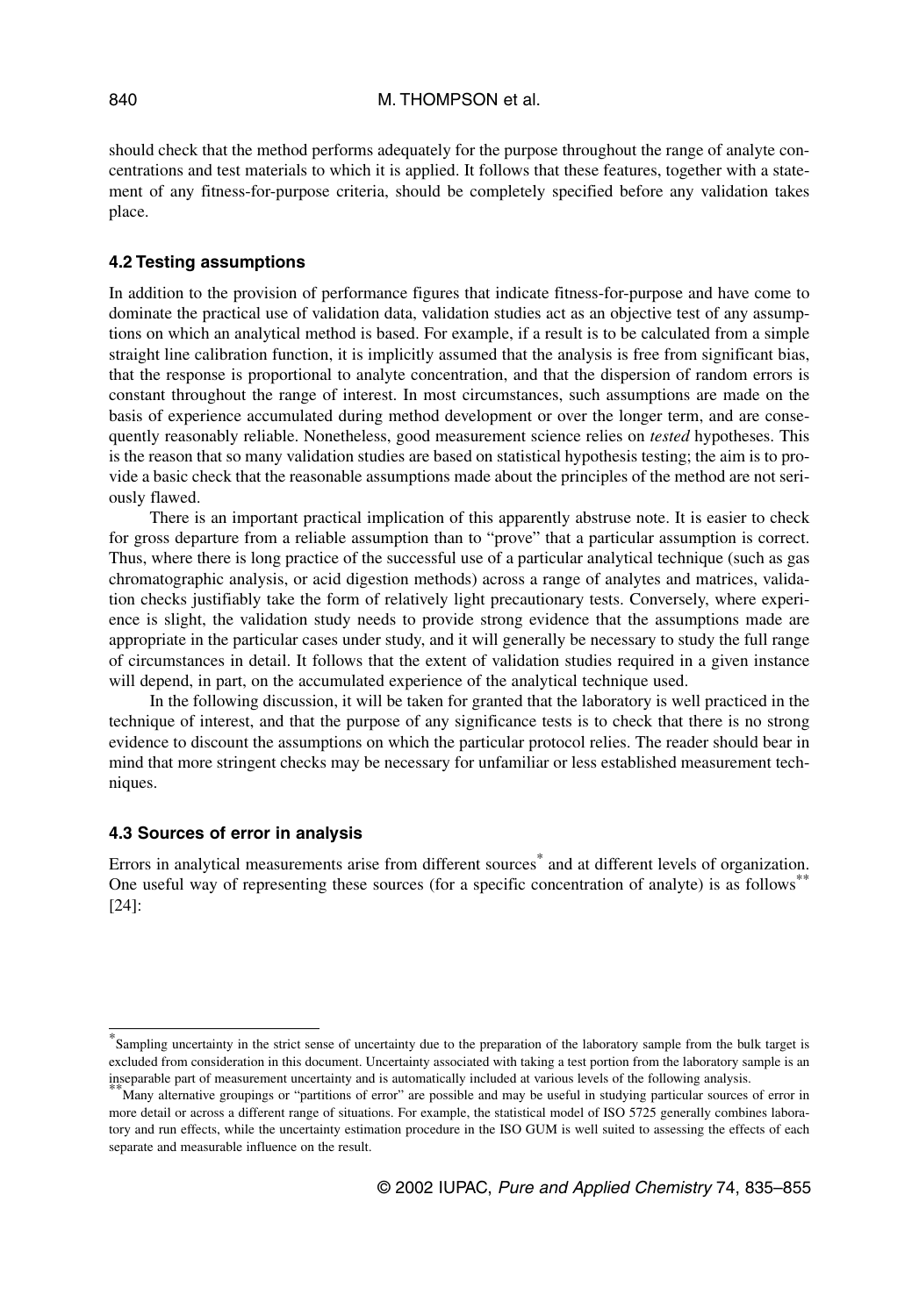- random error of measurement (repeatability)
- run effect (seen as a bias for one run, and random variation over several)
- laboratory effect (seen as a bias by a single laboratory)
- method bias
- matrix variation effect

Though these different sources may not necessarily be independent, this list provides a useful way of checking the extent to which a given validation study addresses the sources of error.

The repeatability (within-run) term includes contributions from any part of the procedure that varies within a run, including contributions from the familiar gravimetric and volumetric errors, heterogeneity of the test material, and variation in the chemical treatment stages of the analysis, and is easily seen in the dispersion of replicated analyses. The run effect accounts for additional day-to-day variations in the analytical system, such as changes of analyst, batches of reagents, recalibration of instruments, and the laboratory environment (e.g., temperature changes). In single-laboratory validation, the run effect is typically estimated by conducting a designed experiment with replicated analysis of an appropriate material in a number of separate runs. Between-laboratory variation arises from factors such as variations in calibration standards; differences between local interpretations of a protocol; changes in equipment or reagent source; or environmental factors, such as differences in average climatic conditions. Between-laboratory variation is clearly seen as a reality in the results of collaborative trials (method performance studies) and proficiency tests, and between-method variation can sometimes be discerned in the results of the latter.

Generally, the repeatability, run effect, and laboratory effect are of comparable magnitude, so none can safely be ignored in validation. In the past, there has been a tendency for aspects to be neglected, particularly when estimating and reporting uncertainty information. This results in uncertainty intervals that are too small. For example, the collaborative trial as normally conducted does not give the complete picture because contributions to uncertainty from method bias and matrix variation are not estimated in collaborative trials and have to addressed separately (usually by prior single-laboratory study). In single-laboratory validation there is the particular danger that laboratory bias may also be overlooked, and that item is usually the largest single contributor to uncertainty from the above list. Therefore, specific attention must be paid to laboratory bias in single-laboratory validation.

In addition to the above-mentioned problems, the validation of a method is limited to the scope of its application, that is, the method as applied to a particular class of test material. If there is a substantial variation of matrix types within the defined class, there will be an additional source of variation due to within-class matrix effects. Of course, if the method is subsequently used for materials outside the defined class (that is, outside the scope of the validation), the analytical system cannot be considered validated; an extra error of unknown magnitude is introduced into the measurement process.

It is also important for analysts to take account of the way in which method performance varies as a function of the concentration of the analyte. In most instances, the dispersion of results increases absolutely with concentration and recovery may differ substantially at high and low concentrations. The measurement uncertainty associated with the results is, therefore, often dependent on both these effects and on other concentration-dependent factors. Fortunately, it is often reasonable to assume a simple relationship between performance and analyte concentration; most commonly that errors are proportional to analyte concentration\*. However, where the performance of the method is of interest at substantially different concentrations, it is important to check the assumed relationship between performance and analyte concentration. This is typically done by checking performance at extremes of the likely range, or at a few selected levels. Linearity checks may also provide information of the same kind.

<sup>\*</sup> This may not be applicable at concentrations less than 10 times the detection limit.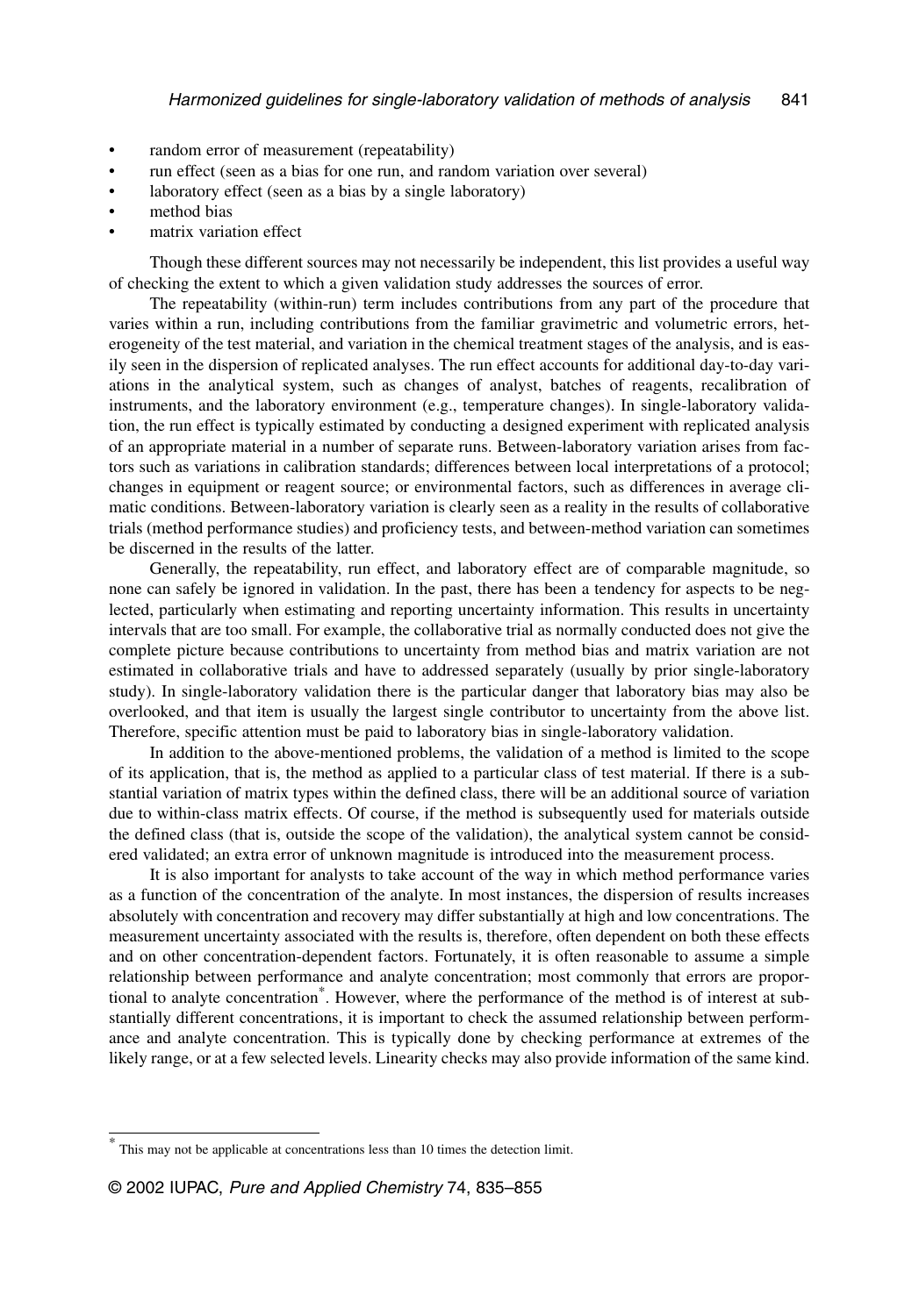#### **4.4 Method and laboratory effects**

It is critically important in single-laboratory method validation to take account of method bias and the laboratory effect. There are a few laboratories with special facilities where these biases can be regarded as negligible, but that circumstance is wholly exceptional. (However, if there is only one laboratory carrying out a particular analysis, then method bias and laboratory bias take on a different perspective.) Normally, method and laboratory effects have to be included in the uncertainty budget, but often they are more difficult to address than repeatability error and the run effect. In general, to assess the respective uncertainties it is necessary to use information gathered independently of the laboratory. The most generally useful sources of such information are (i) statistics from collaborative trials (not available in many situations of single-laboratory method validation), (ii) statistics from proficiency tests, and (iii) results from the analysis of certified reference materials.

Collaborative trials directly estimate the variance of between-laboratory biases. While there may be theoretical shortcomings in the design of such trials, these variance estimates are appropriate for many practical purposes. Consequently, it is always instructive to test single-laboratory validation by comparing the estimates of uncertainty with reproducibility estimates from collaborative trials. If the single-laboratory result is substantially the smaller, it is likely that important sources of uncertainty have been neglected. (Alternatively, it may be that a particular laboratory in fact works to a smaller uncertainty than found in collaborative trials; such a laboratory would have to take special measures to justify such a claim.) If no collaborative trial has been carried out on the particular method/test material combination, an estimate of the reproducibility standard deviation  $\sigma_H$  at an analyte concentration *c* above about 120 ppb can usually be obtained from the Horwitz function,  $\sigma_H = 0.02c0.8495$ , with both variables expressed as mass fractions. (The Horwitz estimate is normally within a factor of about two of observed collaborative study results.) It has been observed that the Horwitz function is incorrect at fractions lower than about 120 ppb, and a modified function is more appropriate [21,25]. All of this information may be carried into the single-laboratory area with minimum change.

Statistics from proficiency tests are particularly interesting because they provide information in general about the magnitude of laboratory and method biases combined and, for the participant, information about total error on specific occasions. Statistics such as the robust standard deviation of the participants results for an analyte in a round of the test that can, in principle, be used in a way similar to reproducibility standard deviations from collaborative trials, i.e., to obtain a benchmark for overall uncertainty for comparison with individual estimates from single-laboratory validation. In practice, statistics from proficiency tests may be more difficult to access, because they are not systematically tabulated and published like collaborative trials, but only made available to participants. Of course, if such statistics are to be used they must refer to the appropriate matrix and concentration of the analyte. Individual participants in proficiency testing schemes can also gauge the validity of their estimated uncertainty by comparing their reported results with the assigned values of successive rounds [26]. This, however, is an ongoing activity and therefore not strictly within the purview of single-laboratory validation (which is a one-off event).

If an appropriate certified reference material is available, a single-laboratory test allows a laboratory to assess laboratory bias and method bias in combination, by analyzing the certified reference material (CRM) a number of times. The estimate of the combined bias is the difference between the mean result and the certified value.

Appropriate CRMs are not always available, so other materials may perforce have to be used. Materials left over from proficiency tests sometimes serve this purpose and, although the assigned values of the materials may have questionable uncertainties, their use certainly provides a check on overall bias. Specifically, proficiency test assigned values are generally chosen to provide a minimally biased estimate, so a test for significant bias against such a material is a sensible practice. A further alternative is to use spiking and recovery information [4] to provide estimates of these biases, although there may be unmeasurable sources of uncertainty associated with these techniques.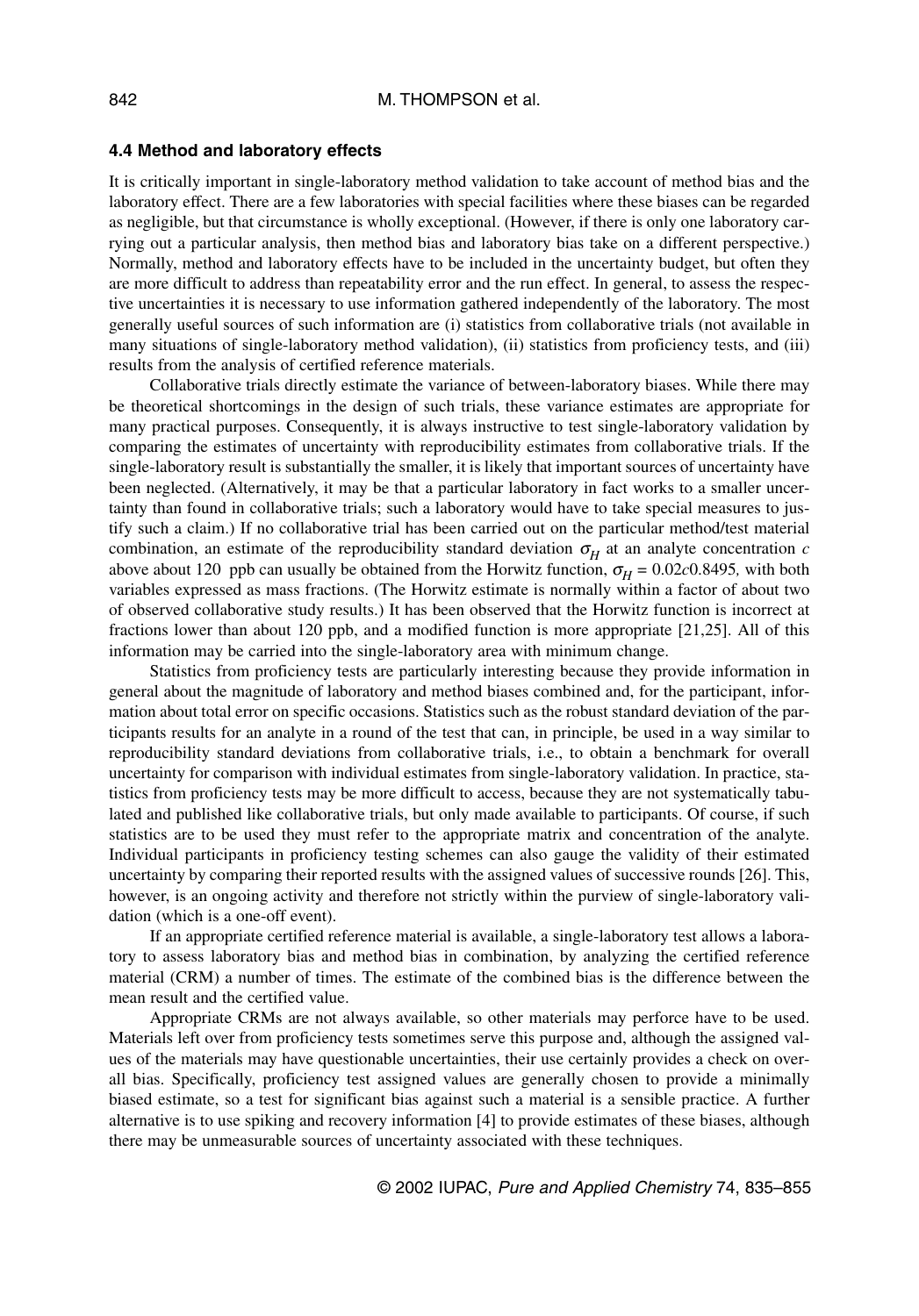Currently, the least recognized effect in validation is that due to matrix variation within the defined class of test material. The theoretical requirement for the estimation of this uncertainty component is for a representative collection of test materials to be analyzed in a single run, their individual biases estimated, and the variance of these biases calculated. (Analysis in a single run means that higher-level biases have no effect on the variance. If there is a wide concentration range involved, then allowance for the change in bias with concentration must be made.) If the representative materials are CRMs, the biases can be estimated directly as the differences between the results and the reference values, and the whole procedure is straightforward. In the more likely event that insufficient numbers of CRMs are available, recovery tests with a range of typical test materials may be resorted to, with due caution. Currently, there is very little quantitative information about the magnitude of uncertainties from this source, although in some instances they are suspected of being large.

## **5. CONDUCT OF VALIDATION STUDIES**

The detailed design and execution of method validation studies is covered extensively elsewhere and will not be repeated here. However, the main principles are pertinent and are considered below.

It is essential that validation studies are representative. That is, studies should, as far as possible, be conducted to provide a realistic survey of the number and range of effects operating during normal use of the method, as well as to cover the concentration ranges and sample types within the scope of the method. Where a factor (such as ambient temperature) has varied representatively at random during the course of a precision experiment, for example, the effects of that factor appear directly in the observed variance and need no additional study unless further method optimization is desirable.

In the context of method validation, "representative variation" means that the factor must take a distribution of values appropriate to the anticipated range of the parameter in question. For continuous measurable parameters, this may be a permitted range, stated uncertainty, or expected range; for discontinuous factors, or factors with unpredictable effects such as sample matrix, a representative range corresponds to the variety of types or "factor levels" permitted or encountered in normal use of the method. Ideally, representativeness extends not only to the range of values, but to their distribution. Unfortunately, it is often uneconomic to arrange for full variation of many factors at many levels. For most practical purposes, however, tests based on extremes of the expected range, or on larger changes than anticipated, are an acceptable minimum.

In selecting factors for variation, it is important to ensure that the larger effects are "exercised" as much as possible. For example, where day-to-day variation (perhaps arising from recalibration effects) is substantial compared to repeatability, two determinations on each of five days will provide a better estimate of intermediate precision than five determinations on each of two days. Ten single determinations on separate days will be better still, subject to sufficient control, though this will provide no additional information on within-day repeatability.

Clearly, in planning significance checks, any study should have sufficient power to detect such effects before they become practically important (that is, comparable to the largest component of uncertainty).

In addition, the following considerations may be important:

- Where factors are known or suspected to interact, it is important to ensure that the effect of interaction is accounted for. This may be achieved either by ensuring random selection from different levels of interacting parameters, or by careful systematic design to obtain "interaction" effects or covariance information.
- In carrying out studies of overall bias, it is important that the reference materials and values are relevant to the materials under routine test.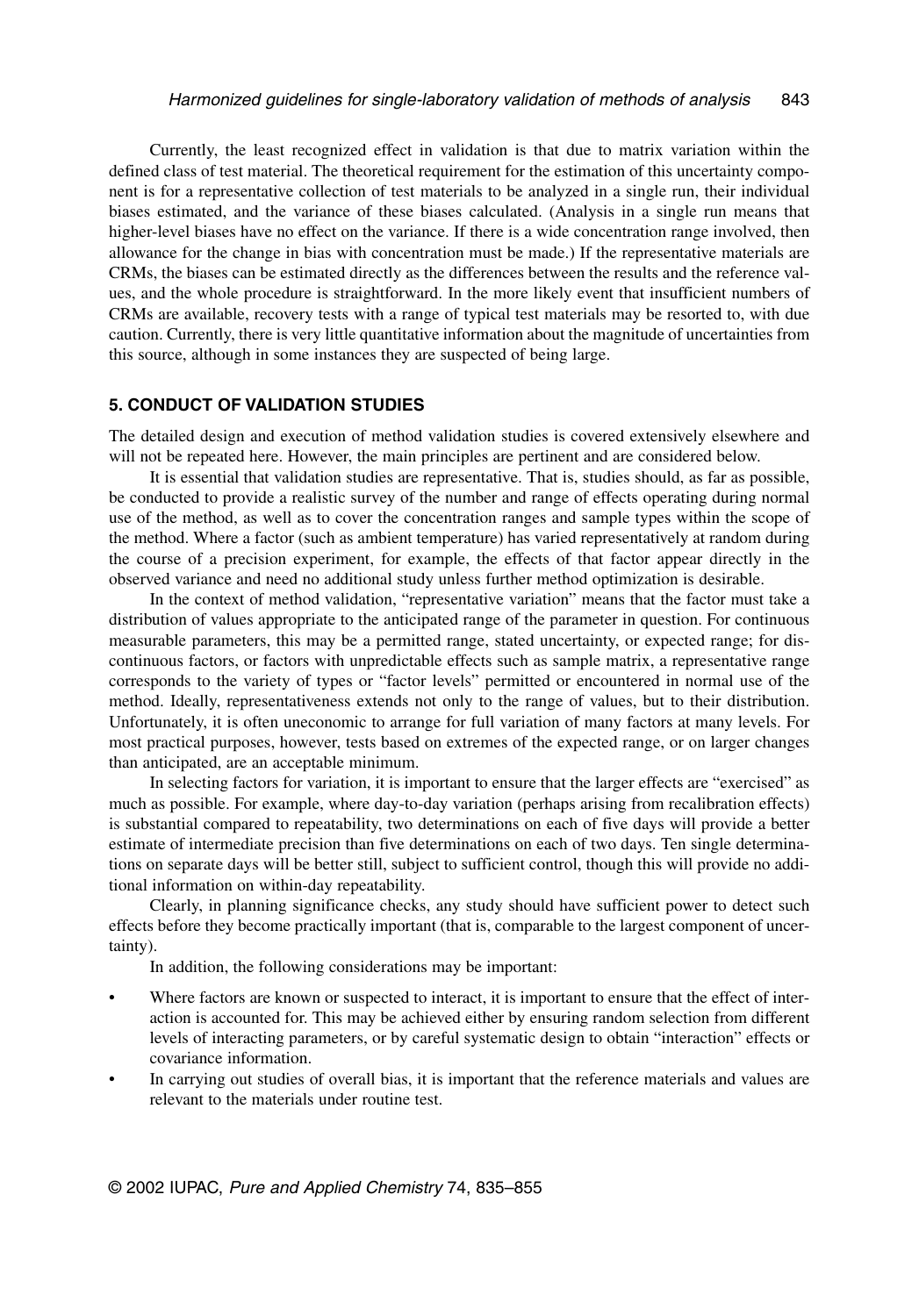# **6. EXTENT OF VALIDATION STUDIES**

The extent to which a laboratory has to undertake validation of a new, modified, or unfamiliar method depends to a degree on the existing status of the method and the competence of the laboratory. Suggestions as to the extent of validation and verification measures for different circumstances are given below. Except where stated, it is assumed that the method is intended for routine use.

- *The laboratory is to use a "fully" validated method*. The method has been studied in a collaborative trial, and so the laboratory has to verify that it is capable of achieving the published performance characteristics of the method (or is otherwise able to fulfill the requirements of the analytical task). The laboratory should undertake precision studies, bias studies (including matrix variation studies), and possibly linearity studies, although some tests such as that for ruggedness may be omitted.
- *The laboratory is to use a fully validated method, but a new matrix is to be used*. The method has been studied in a collaborative trial, and so the laboratory has to verify that the new matrix introduces no new sources of error into the system. The same range of validation as the previous is required.
- *The laboratory is to use a well-established, but not collaboratively studied, method*. The same range of validation as the previous is required.
- *The method has been published in the scientific literature together with some analytical characteristics*. The laboratory should undertake precision studies, bias studies (including matrix variation studies), ruggedness, and linearity studies.
- *The method has been published in the scientific literature with no characteristics given or has been developed in-house*. The laboratory should undertake precision studies, bias studies (including matrix variation studies), ruggedness, and linearity studies.
- *The method is empirical*. An empirical method is one in which the quantity estimated is simply the result found on following the stated procedure. This differs from measurements intended to assess method-independent quantities such as the concentration of a particular analyte in a sample, in that the method bias is conventionally zero, and matrix variation (that is, within the defined class) is irrelevant. Laboratory bias cannot be ignored, but is likely to be difficult to estimate by single-laboratory experiment. Moreover, reference materials are unlikely to be available. In the absence of collaborative trial data, some estimate of interlaboratory precision could be obtained from a specially designed ruggedness study or estimated by using the Horwitz function.
- *The analysis is "ad hoc"*. "Ad hoc" analysis is occasionally necessary to establish the general range of a value, without great expenditure and with low criticality. The effort that can go into validation is accordingly strictly limited. Bias should be studied by methods such as recovery estimation or analyte additions, and precision by replication.
- *Changes in staff and equipment*. Important examples include: change in major instruments; new batches of very variable reagents (for example, polyclonal antibodies); changes made in the laboratory premises; methods used for the first time by new staff; or a validated method employed after a period of disuse. Here the essential action is to demonstrate that no deleterious changes have occurred. The minimum check is a single bias test; a "before and after" experiment on typical test materials or control materials. In general, the tests carried out should reflect the possible impact of the change on the analytical procedure.

# **7. RECOMMENDATIONS**

The following recommendations are made regarding the use of single-laboratory method validation:

• Wherever possible and practical a laboratory should use a method of analysis that has had its performance characteristics evaluated through a collaborative trial conforming to an international protocol.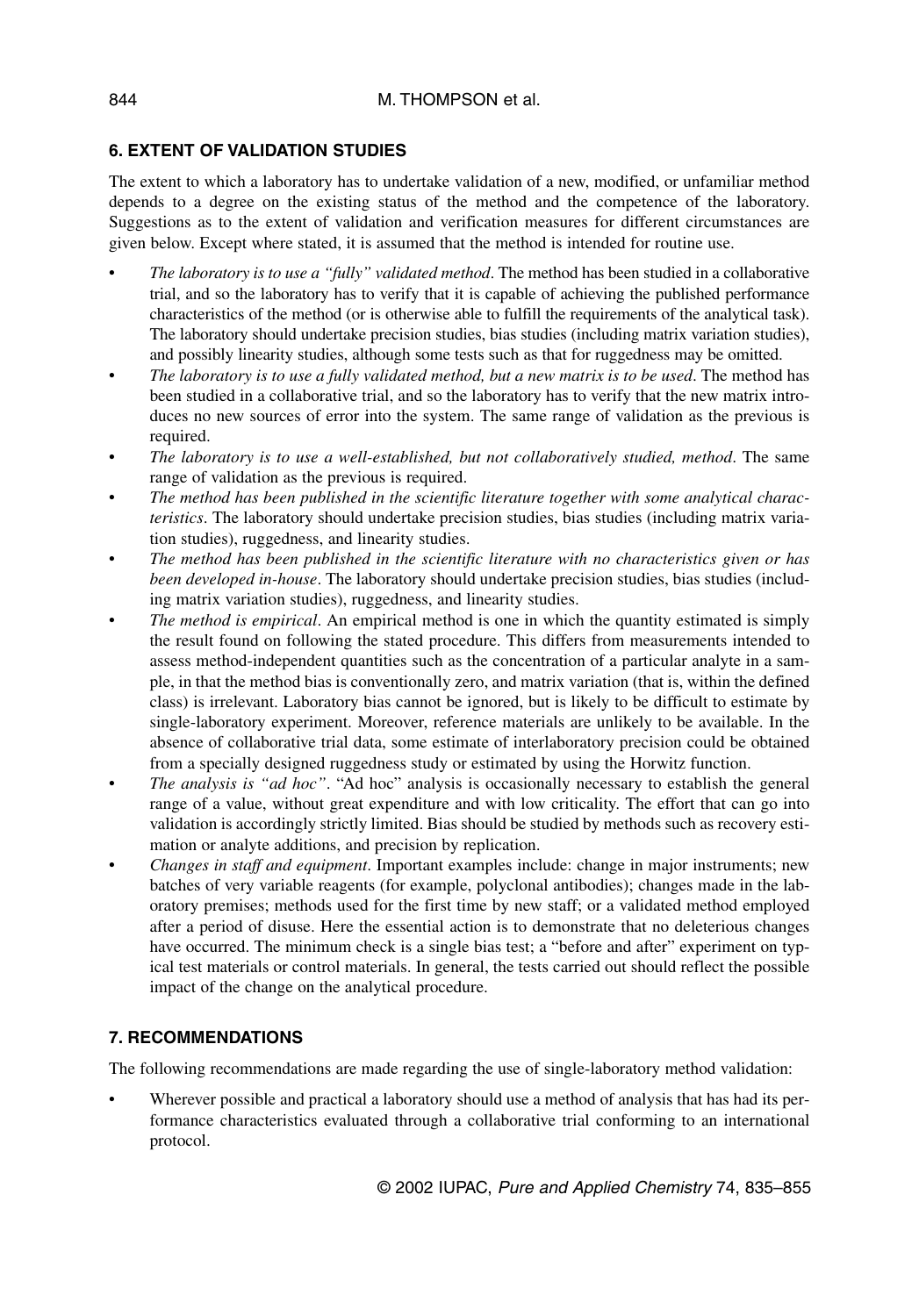- Where such methods are not available, a method must be validated in-house before being used to generate analytical data for a customer.
- Single-laboratory validation requires the laboratory to select appropriate characteristics for evaluation from the following: applicability, selectivity, calibration, accuracy, precision, range, limit of quantification, limit of detection, sensitivity, and ruggedness. The laboratory must take account of customer requirements in choosing which characteristics are to be determined.
- Evidence that these characteristics have been assessed must be made available to customers of the laboratory if required by the customer.

# **APPENDIX A: NOTES ON THE REQUIREMENTS FOR STUDY OF METHOD PERFORMANCE CHARACTERISTICS**

The general requirements for the individual performance characteristics for a method are as follows.

## **A1. Applicability**

After validation, the documentation should provide, in addition to any performance specification, the following information:

- the identity of the analyte, including speciation where appropriate (e.g., "total arsenic");
- the concentration range covered by the validation (e.g., "0–50 ppm");
- a specification of the range of matrices of the test material covered by the validation (e.g., "seafood"):
- a protocol, describing the equipment, reagents, procedure (including permissible variation in specified instructions, e.g., "heat at  $100 \pm 5$  °C for  $30 \pm 5$  min"), calibration and quality procedures, and any special safety precautions required;
- the intended application and its critical uncertainty requirements (e.g., "The analysis of food for screening purposes. The standard uncertainty  $u(c)$  of the result *c* should be less than  $0.1 \times c$ .").

#### **A2. Selectivity**

Selectivity is the degree to which a method can quantify the analyte accurately in the presence of interferents. Ideally, selectivity should be evaluated for any important interferent likely to be present. It is particularly important to check interferents that are likely, on chemical principles, to respond to the test. For example, colorimetric tests for ammonia might reasonably be expected to respond to primary aliphatic amines. It may be impracticable to consider or test every potential interferent; where that is the case, it is recommended that the likely worst cases are checked. As a general principle, selectivity should be sufficiently good for any interferences to be ignored.

In many types of analysis, selectivity is essentially a qualitative assessment based on the significance or otherwise of suitable tests for interference. However, there are useful quantitative measures. In particular, one quantitative measure is the selectivity index  $b<sub>an</sub>/b<sub>int</sub>$ , where  $b<sub>an</sub>$  is the sensitivity of the method (slope of the calibration function) and  $b<sub>int</sub>$  the slope of the response independently produced by a potential interferent, provides a quantitative measure of interference.  $b<sub>int</sub>$  can be determined approximately by execution of the procedure on a matrix blank and the same blank spiked with the potential interferent at one appropriate concentration. If a matrix blank is unavailable, and a typical material used instead,  $b<sub>int</sub>$  can be estimated from such a simple experiment only under the assumption that mutual matrix effects are absent. Note that  $b_{\text{int}}$  is more easily determined in the absence of the analyte because the effect might be confused with another type of interference when the sensitivity of the analyte is itself affected by the interferent (a matrix effect).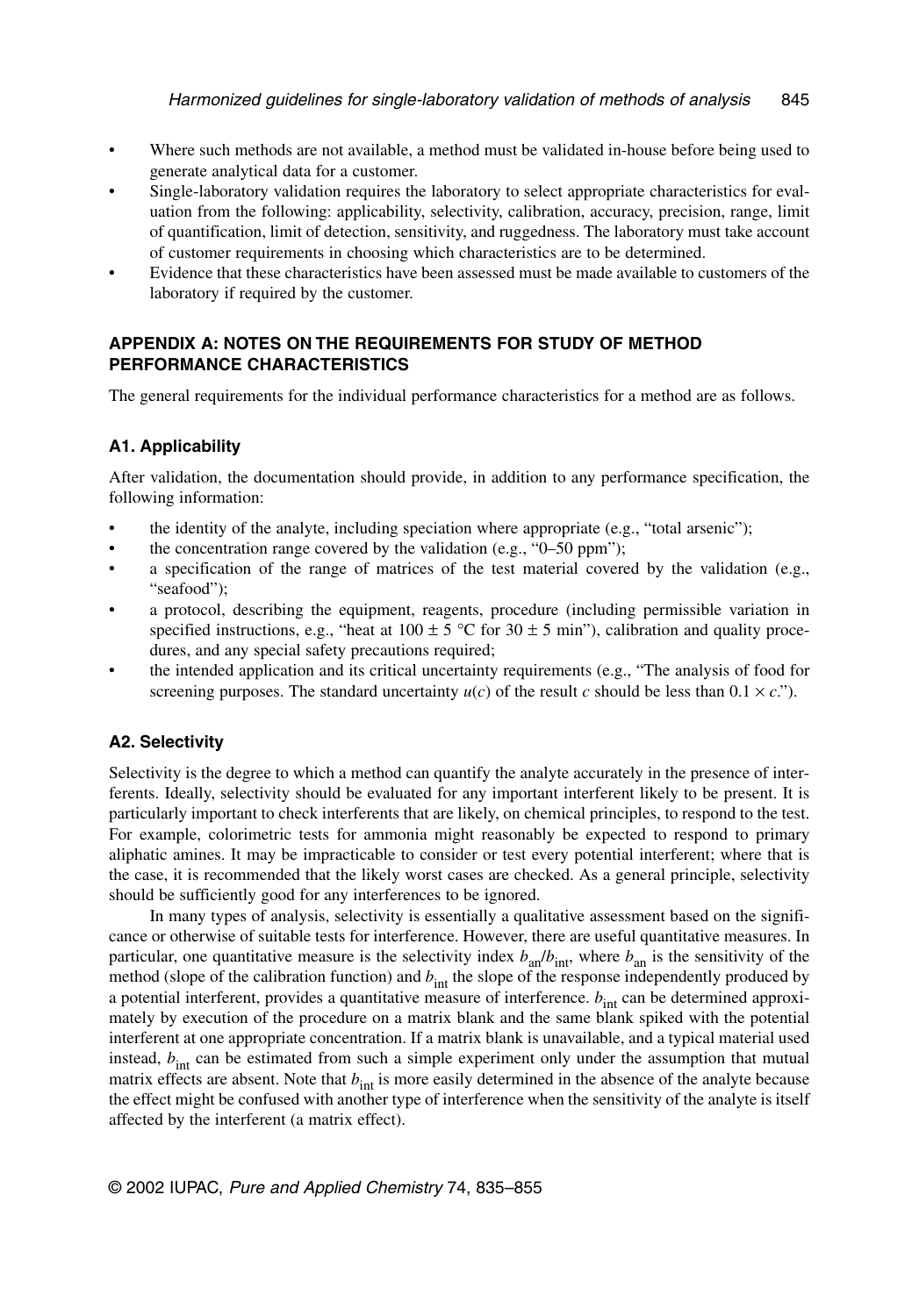# **A3. Calibration and linearity**

With the exception of gross errors in preparation of calibration materials, calibration errors are usually (but not always) a minor component of the total uncertainty budget, and can usually be safely subsumed into various categories estimated by "top-down" methods. For example, random errors resulting from calibration are part of the run bias, which is assessed as a whole, while systematic errors from that source may appear as laboratory bias, likewise assessed as a whole. Nevertheless, there are some characteristics of calibration that are useful to know at the outset of method validation, because they affect the strategy for the optimal development of the procedure. In this class are such questions as whether the calibration function plausibly (a) is linear, (b) passes through the origin, and (c) is unaffected by the matrix of the test material. The procedures described here relate to calibration studies in validation, which are necessarily more exacting than calibration undertaken during routine analysis. For example, once it is established at validation that a calibration function is linear and passes through the origin, a much simpler calibration strategy can be used for routine use (for example, a two-point repeated design). Errors from this simpler calibration strategy will normally be subsumed into higher-level errors for validation purposes.

# A3.1 Linearity and intercept

Linearity can be tested informally by examination of a plot of residuals produced by linear regression of the responses on the concentrations in an appropriate calibration set. Any curved pattern suggests lack of fit due to a nonlinear calibration function. A test of significance can be undertaken by comparing the lack-of-fit variance with that due to pure error. However, there are causes of lack of fit other than nonlinearity that can arise in certain types of analytical calibration, so the significance test must be used in conjunction with a residual plot. Despite its current widespread use as an indication of quality of fit, the correlation coefficient is misleading and inappropriate as a test for linearity and should not be used.

Design is all-important in tests for lack of fit, because it is easy to confound nonlinearity with drift. Replicate measurements are needed to provide an estimate of pure error if there is no independent estimate. In the absence of specific guidance, the following should apply (for univariate linear calibration):

- there should be six or more calibration standards;
- the calibration standards should be evenly spaced over the concentration range of interest;
- the range should encompass  $0-150\%$  or  $50-150\%$  of the concentration likely to be encountered, depending on which of these is the more suitable; and
- the calibration standards should be run at least in duplicate, and preferably triplicate or more, in a random order.

After an exploratory fit with simple linear regression, the residuals should be examined for obvious patterns. Heteroscedasticity is quite common in analytical calibration, and a pattern suggesting it means that the calibration data are best treated by weighted regression. Failure to use weighted regression in these circumstances could give rise to exaggerated errors at the low end of the calibration function.

The test for lack of fit can be carried out with either simple or weighted regression. A test for an intercept significantly different from zero can also be made on this data if there is no significant lack of fit.

# A3.2 Test for general matrix effect

It simplifies calibration enormously if the calibration standards can be prepared as simple solutions of the analyte. The effects of a possible general matrix mismatch must be assessed in validation if this strategy is adopted. A test for general matrix effect can be made by applying the method of analyte additions (also called "standard additions") to a test solution derived from a typical test material. The test should be done in a way that provides the same final dilution as the normal procedure produces, and the range of additions should encompass the same range as the procedure-defined calibration validation. If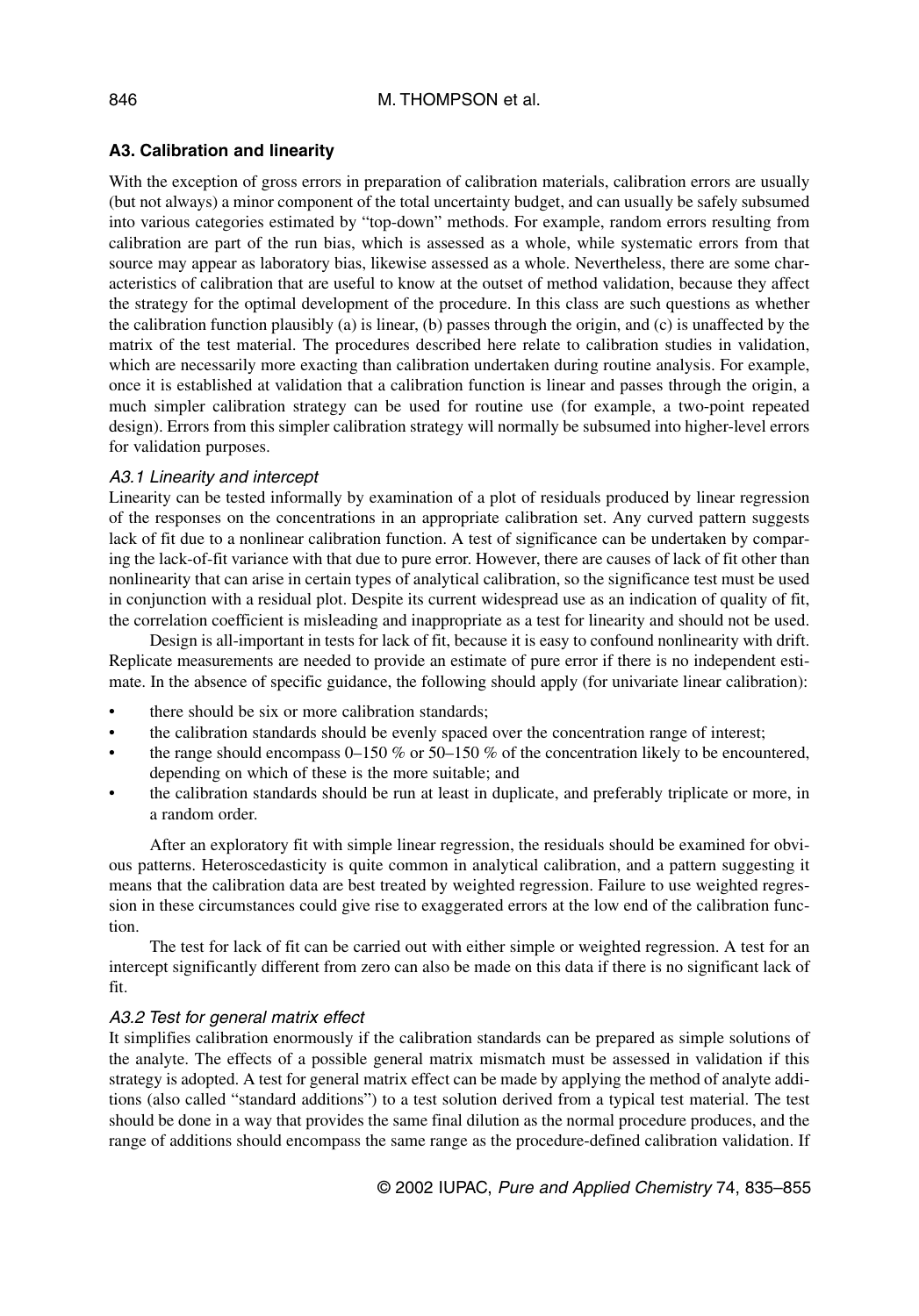the calibration is linear, the slopes of the usual calibration function and the analyte additions plot can be compared for significant difference. A lack of significance means that there is no detectable general matrix effect. If the calibration is not linear, a more complex method is needed for a significance test, but a visual comparison at equal concentrations will usually suffice. A lack of significance in this test will often mean that the matrix variation effect (Section A13) will also be absent.

# A3.3 Final calibration procedure

The calibration strategy as specified in the procedure may also need to be separately validated, although the errors involved will contribute to jointly estimated uncertainties. The important point here is that uncertainty estimated from the specific designs for linearity, etc., will be smaller than those derived from the simpler calibration defined in the procedure protocol.

# **A4. Trueness**

# A4.1 Estimation of trueness

Trueness is the closeness of agreement between a test result and the accepted reference value of the property being measured. Trueness is stated quantitatively in terms of "bias", with smaller bias indicating greater trueness. Bias is typically determined by comparing the response of the method to a reference material with the known value assigned to the material. Significance testing is recommended. Where the uncertainty in the reference value is not negligible, evaluation of the results should consider the reference material uncertainty as well as the statistical variability.

# A4.2 Conditions for trueness experiments

Bias can arise at different levels of organization in an analytical system, for example, run bias, laboratory bias, and method bias. It is important to remember which of these is being handled by the various methods of addressing bias. In particular:

- The mean of a series of analyses of a reference material, carried out wholly within a single run, gives information about the sum of method, laboratory, and run effect for that particular run. Since the run effect is assumed to be random from run to run, the result will vary from run to run more than would be expected from the observable dispersion of the results, and this needs to be taken into account in the evaluation of the results (for example, by testing the measured bias against the among-runs standard deviation investigated separately).
- The mean of repeated analyses of a reference material in several runs, estimates the combined effect of method and laboratory bias in the particular laboratory (except where the value is assigned using the particular method).

## A4.3 Reference values for trueness experiments

## A4.3.1 Certified reference materials (CRMs)

CRMs are traceable to international standards with a known uncertainty and therefore can be used to address all aspects of bias (method, laboratory, and within-laboratory) simultaneously, assuming that there is no matrix mismatch. CRMs should accordingly be used in validation of trueness where it is practicable to do so. It is important to ensure that the certified value uncertainties are sufficiently small to permit detection of a bias of important magnitude. Where they are not, the use of CRMs is still recommended, but additional checks should be carried out.

A typical trueness experiment generates a mean response on a reference material. In interpreting the result, the uncertainty associated with the certified value should be taken into account along with the uncertainty arising from statistical variation in the laboratory. The latter term may be based on the within-run, between-run, or an estimate of the between-laboratory standard deviation depending on the intent of the experiment. Where the certified value uncertainty is small, a student's  $t$  test is normally carried out, using the appropriate precision term.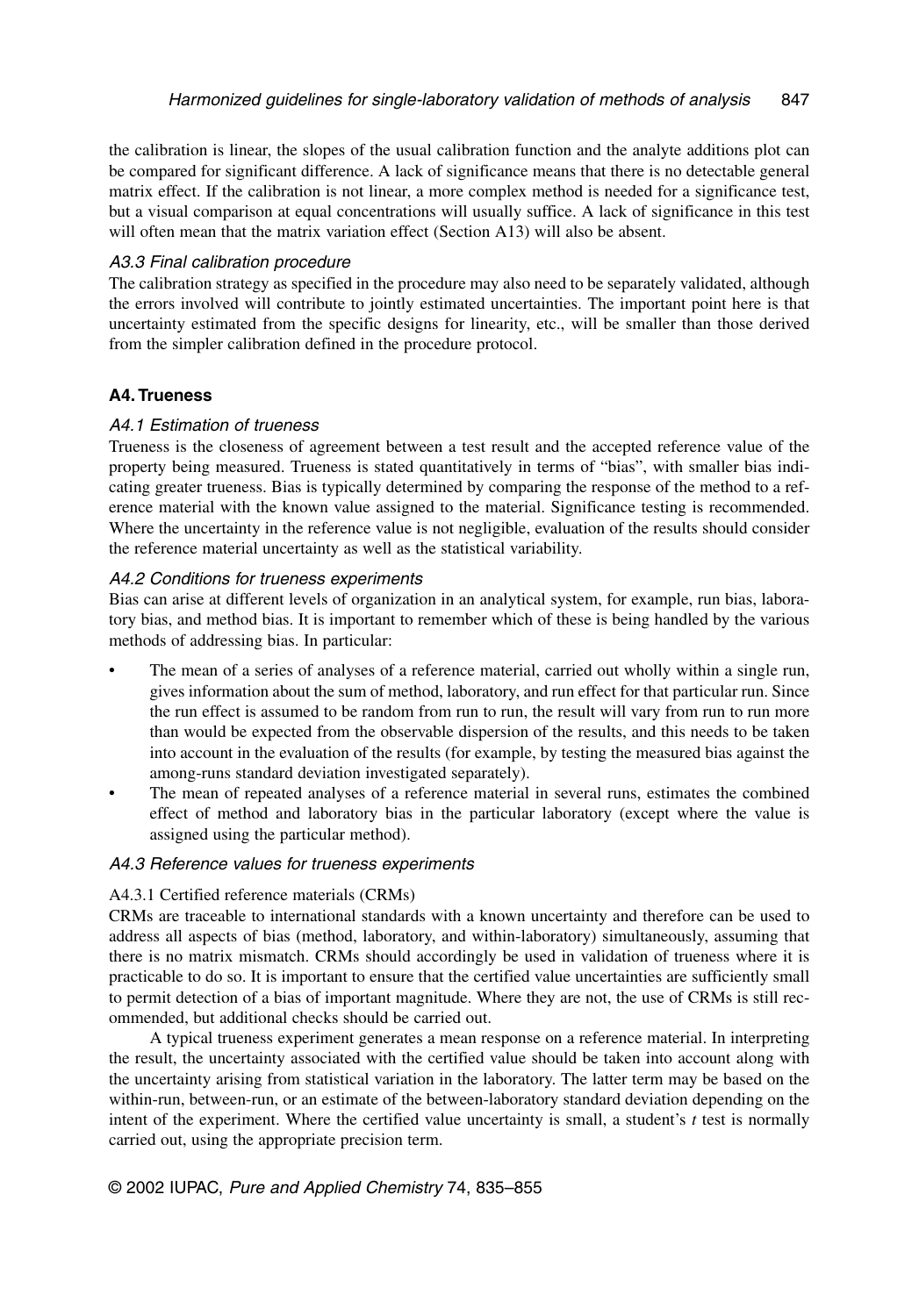### M. THOMPSON et al.

Where necessary and practicable, a number of suitable CRMs, with appropriate matrices and analyte concentrations, should be examined. Where this is done, and the uncertainties on the certified values are smaller than those on the analytical results, it is reasonably safe to use simple regression to evaluate the results. In this way, bias could be expressed as a function of concentration, and might appear as a nonzero intercept ("transitional" or constant bias) or as a nonunity slope ("rotational" or proportional bias). Due caution should be applied in interpreting the results where the range of matrices is large.

## A4.3.2 Reference materials

Where CRMs are not available, or as an addition to CRMs, use may be made of any material sufficiently well characterized for the purpose (a reference material [10]), bearing in mind always that while insignificant bias may not be proof of zero bias, significant bias on any material remains a cause for investigation. Examples of reference materials include: materials characterized by a reference material producer, but whose values are not accompanied by an uncertainty statement or are otherwise qualified; materials characterized by a manufacturer of the material; materials characterized in the laboratory for use as reference materials; and materials subjected to a restricted round-robin exercise, or distributed in a proficiency test. While the traceability of these materials may be questionable, it would be far better to use them than to conduct no assessment for bias at all. The materials would be used in much the same way as CRMs, though with no stated uncertainty any significance test relies wholly on the observable precision of results.

### A4.3.3 Use of a reference method

A reference method can in principle be used to test for bias in another method under validation. This is a useful option when checking an alternative to, or modification of, an established standard method already validated and in use in the laboratory. Both methods are used to analyze a number of typical test materials, preferably covering a useful range of concentration fairly evenly. Comparison of the results over the range by a suitable statistical method (for example, a paired *t*-test, with due checks for homogeneity of variance and normality) would demonstrate any bias between the methods.

#### A4.3.4 Use of spiking/recovery

In the absence of reference materials, or to support reference material studies, bias can be investigated by spiking and recovery. A typical test material is analyzed by the method under validation both in its original state and after the addition (spiking) of a known mass of the analyte to the test portion. The difference between the two results as a proportion of the mass added is called the surrogate recovery or sometimes the marginal recovery. Recoveries significantly different from unity indicate that a bias is affecting the method. Strictly, recovery studies as described here only assess bias due to effects operating on the added analyte; the same effects do not necessarily apply to the same extent to the native analyte, and additional effects may apply to the native analyte. Spiking/recovery studies are accordingly very strongly subject to the observation that while good recovery is not a guarantee of trueness, poor recovery is certainly an indication of lack of trueness. Methods of handling spiking/recovery data have been covered in detail elsewhere [4].

## **A5. Precision**

Precision is the closeness of agreement between independent test results obtained under stipulated conditions. It is usually specified in terms of standard deviation or relative standard deviation. The distinction between precision and bias is fundamental, but depends on the level at which the analytical system is viewed. Thus, from the viewpoint of a single determination, any deviation affecting the calibration for the run would be seen as a bias. From the point of view of the analyst reviewing a year's work, the run bias will be different every day and will act like a random variable with an associated precision. The stipulated conditions for the estimation of precision take account of this change in viewpoint.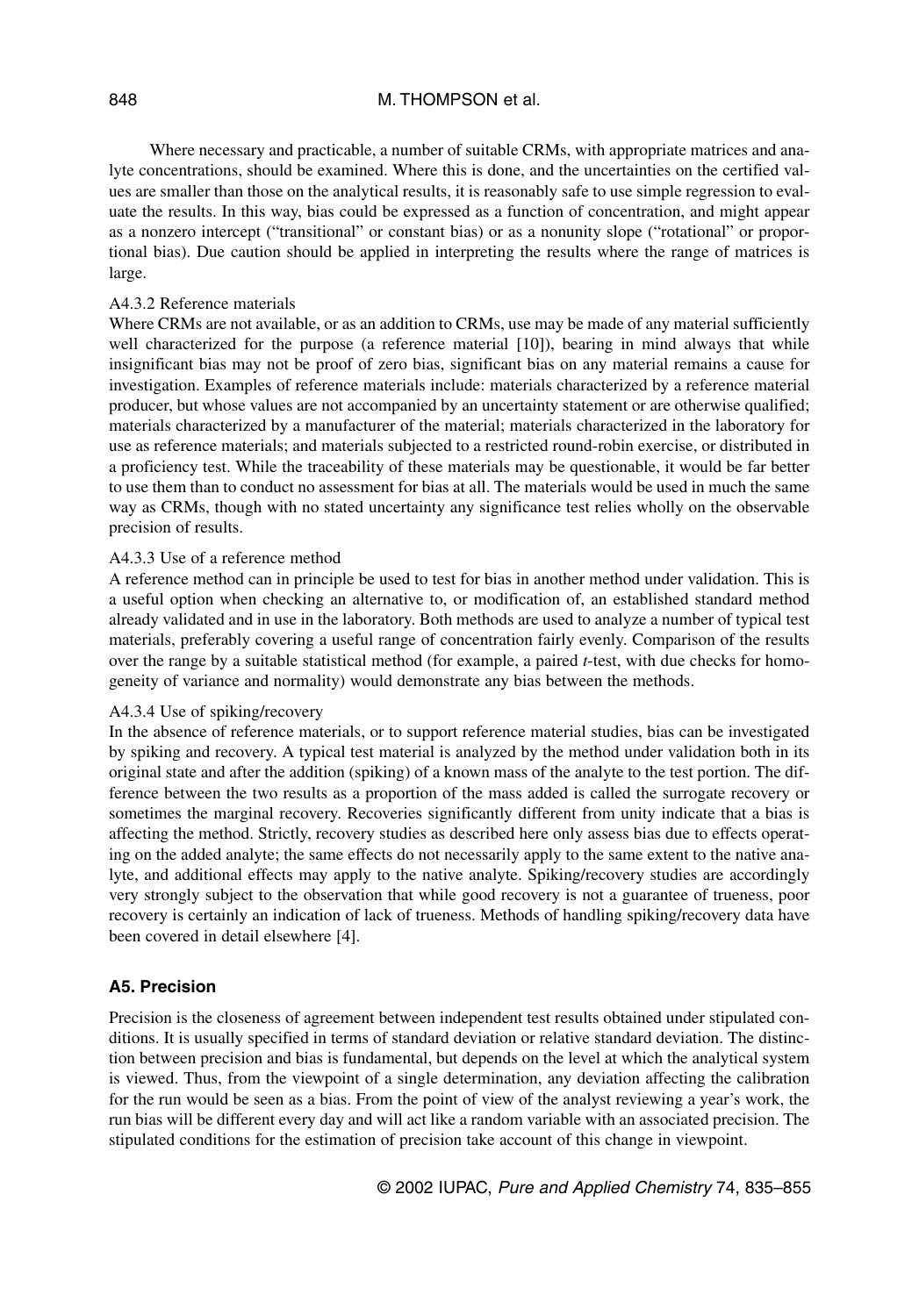For single-laboratory validation, two sets of conditions are relevant: (a) precision under repeatability conditions, describing variations observed during a single run as expectation 0 and standard deviation  $\sigma_r$ , and (b) precision under run-to-run conditions, describing variations in run bias  $\delta_{run}$  as expectation 0, standard deviation  $\sigma_{\text{run}}$ . Usually, both of these sources of error are operating on individual analytical results, which therefore have a combined precision  $\sigma_{\text{tot}} = (\sigma_{\text{r}}^2/n + \sigma_{\text{run}}^2)^{1/2}$ , where *n* is the number of repeat results averaged within a run for the reported result. The two precision estimates can be obtained most simply by analyzing the selected test material in duplicate in a number of successive runs. The separate variance components can then be calculated by the application of one-way analysis of variance. Each duplicate analysis must be an independent execution of the procedure applied to a separate test portion. Alternatively, the combined precision  $\sigma_{\text{tot}}$  can be estimated directly by the analysis of the test material once in successive runs, and estimating the standard deviation from the usual equation. (Note that observed standard deviations are generally given the symbol *s*, to distinguish them from population standard deviations  $σ$ .)

It is important that the precision values are representative of likely test conditions. First, the variation in conditions among the runs must represent what would normally happen in the laboratory under routine use of the method. For instance, variations in reagent batches, analysts, and instruments should be representative. Second, the test material used should be typical, in terms of matrix and (ideally) the state of comminution, of the materials likely to encountered in routine application. So actual test materials or, to a lesser degree, matrix-matched reference materials would be suitable, but standard solutions of the analyte would not. Note also that CRMs and prepared reference materials are frequently homogenized to a greater extent than typical test materials, and precision obtained from their analysis may accordingly underestimate the variation that will be observed for test materials.

Precision very often varies with analyte concentration. Typical assumptions are (i) that there is no change in precision with analyte level, or (ii) that the standard deviation is proportional to, or linearly dependent on, analyte level. In both cases, the assumption needs to be checked if the analyte level is expected to vary substantially (that is, by more than about 30 % from its central value). The most economical experiment is likely to be a simple assessment of precision at or near the extremes of the operating range, together with a suitable statistical test for difference in variance. The F-test is appropriate for normally distributed error.

Precision data may be obtained for a wide variety of different sets of conditions in addition to the minimum of repeatability and between-run conditions indicated here, and it may be appropriate to acquire additional information. For example, it may be useful to the assessment of results, or for improving the measurement, to have an indication of separate operator and run effects, between or within-day effects or the precision attainable using one or several instruments. A range of different designs and statistical analysis techniques is available, and careful experimental design is strongly recommended in all such studies.

#### **A6. Recovery**

Methods for estimating recovery are discussed in conjunction with methods of estimating trueness (above).

#### **A7. Range**

The validated range is the interval of analyte concentration within which the method can be regarded as validated. It is important to realize that this range is not necessarily identical to the useful range of the calibration. While the calibration may cover a wide concentration range, the remainder of the validation (and usually much more important part in terms of uncertainty) will cover a more restricted range. In practice, most methods will be validated at only one or two levels of concentration. The validated range may be taken as a reasonable extrapolation from these points on the concentration scale.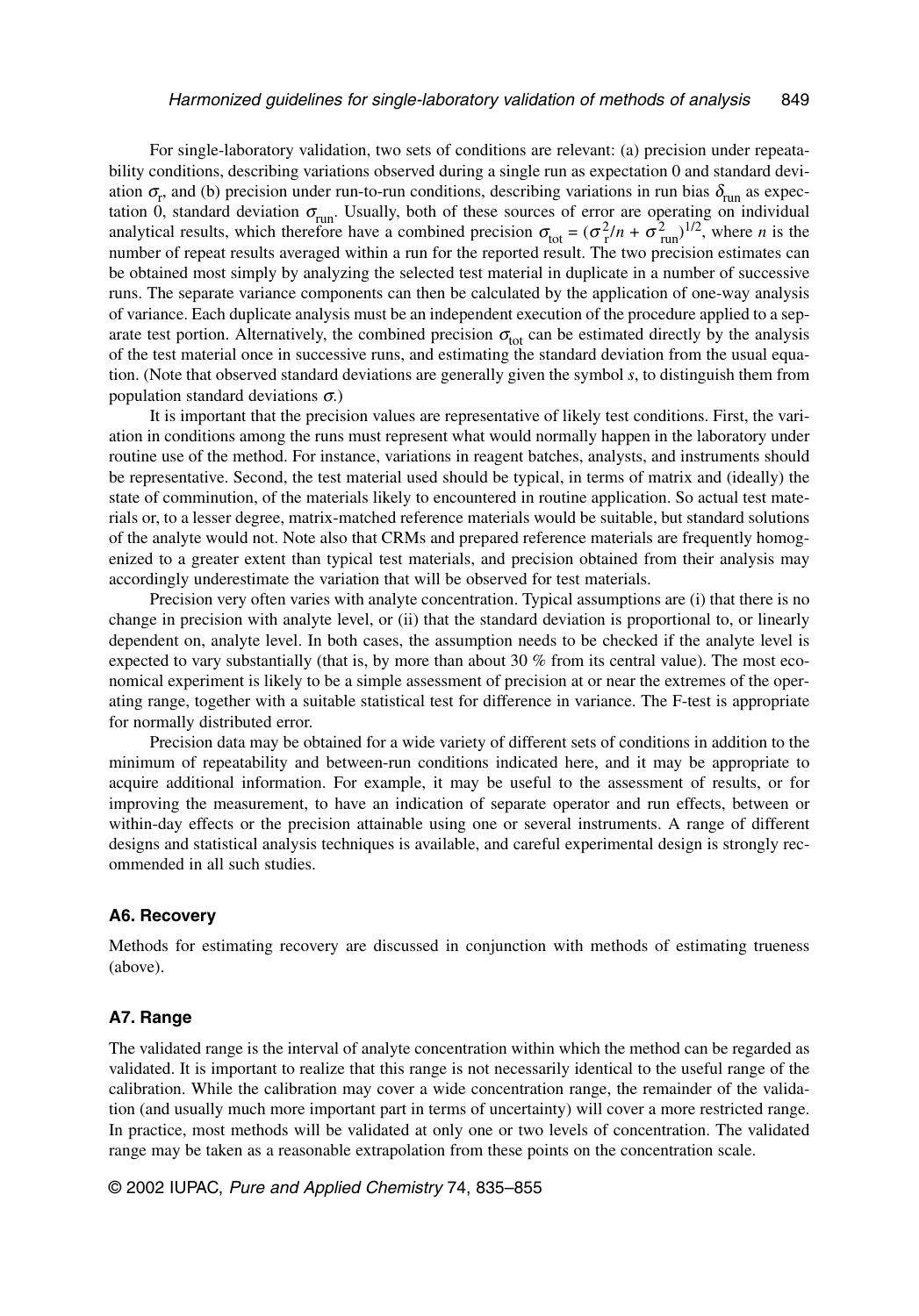When the use of the method focuses on a concentration of interest well above the detection limit, validation near that one critical level would be appropriate. It is impossible to define a general safe extrapolation of this result to other concentrations of the analyte, because much depends on the individual analytical system. Therefore, the validation study report should state the range around the critical value in which the person carrying out the validation, using professional judgment, regards the estimated uncertainty to hold true.

When the concentration range of interest approaches zero, or the detection limit, it is incorrect to assume either constant absolute uncertainty or constant relative uncertainty. A useful approximation in this common circumstance is to assume a linear functional relationship, with a positive intercept, between uncertainty *u* and concentration *c*, that is of the form

$$
u(c) = u_0 + \theta c
$$

where  $\theta$  is the relative uncertainty estimated at some concentration well above the detection limit.  $u_0$  is the standard uncertainty estimated for zero concentration and in some circumstances could be estimated as  $c_l$  / 3. In these circumstances, it would be reasonable to regard the validated range as extending from zero to a small integer multiple of the upper validation point. Again, this would depend on professional judgment.

## **A8. Detection limit**

In broad terms, the detection limit (limit of detection) is the smallest amount or concentration of analyte in the test sample that can be reliably distinguished from zero [22,23]. For analytical systems where the validation range does not include or approach it, the detection limit does not need to be part of a validation.

Despite the apparent simplicity of the idea, the whole subject of the detection limit is beset with problems outlined below:

- There are several possible conceptual approaches to the subject, each providing a somewhat different definition of the limit. Attempts to clarify the issue seem ever more confusing.
- Although each of these approaches depends of an estimate of precision at or near zero concentration, it is not clear whether this should be taken as implying repeatability conditions or some other condition for the estimation.
- Unless an inordinate amount of data is collected, estimates of detection limit will be subject to quite large random variation.
- Estimates of detection limit are often biased on the low side owing to operational factors.
- Statistical inferences relating to the detection limit depend on the assumption of normality, which is at least questionable at low concentrations.

For most practical purposes in method validation, it seems better to opt for a simple definition, leading to a quickly implemented estimation that is used only as a rough guide to the utility of the method. However, it must be recognized that the detection limit as estimated in method development, may not be identical in concept or numerical value to one used to characterize a complete analytical method. For instance, the "instrumental detection limit", as quoted in the literature or in instrument brochures and then adjusted for dilution, is often far smaller than a "practical" detection limit and inappropriate for method validation.

It is accordingly recommended that for method validation, the precision estimate used  $(S_0)$  should be based on at least 6 independent complete determinations of analyte concentration in a typical matrix blank or low-level material, with no censoring of zero or negative results, and the approximate detection limit calculated as  $3S_0$ . Note that with the recommended minimum number of degrees of freedom, this value is quite uncertain, and may easily be in error by a factor of 2. Where more rigorous estimates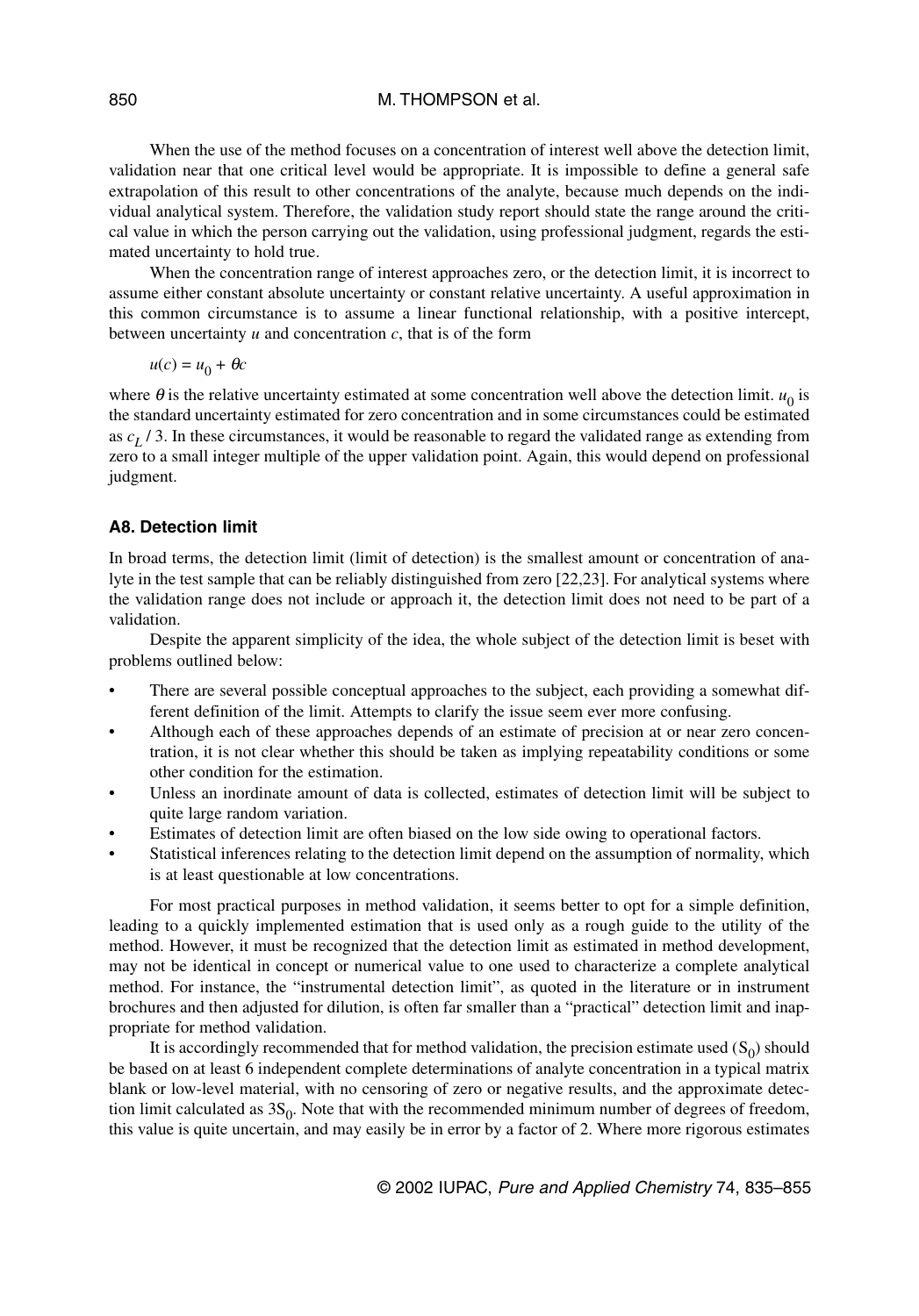are required (e.g., to support decisions on based on detection or otherwise of a material), reference should be made to appropriate guidance (see, e.g., refs. 22–23).

### **A9. Limit of determination or limit of quantification**

It is sometimes useful to state a concentration below which the analytical method cannot operate with an acceptable precision. Sometimes that precision is arbitrarily defined as 10 % RSD, sometimes the limit is equally arbitrarily taken as a fixed multiple (typically 2) of the detection limit. While it is to a degree reassuring to operate above such a limit, we must recognize that it is a quite artificial dichotomy of the concentration scale; measurements below such a limit are not devoid of information content and may well be fit for purpose. Hence, the use of this type of limit in validation is not recommended here. It is preferable to try to express the uncertainty of measurement as a function of concentration and compare that function with a criterion of fitness for purpose agreed between the laboratory and the client or end-user of the data.

#### **A10. Sensitivity**

The sensitivity of a method is the gradient of the calibration function. As this is usually arbitrary, depending on instrumental settings, it is not useful in validation. (It may be useful in quality assurance procedures, however, to test whether an instrument is performing to a consistent and satisfactory standard.)

#### **A11. Ruggedness**

The ruggedness of an analytical method is the resistance to change in the results produced by an analytical method when minor deviations are made from the experimental conditions described in the procedure. The limits for experimental parameters should be prescribed in the method protocol (although this has not always been done in the past), and such permissible deviations, separately or in any combination, should produce no meaningful change in the results produced. (A "meaningful change" here would imply that the method could not operate within the agreed limits of uncertainty defining fitness for purpose.) The aspects of the method that are likely to affect results should be identified, and their influence on method performance evaluated by using ruggedness tests.

The ruggedness of a method is tested by deliberately introducing small changes to the procedure and examining the effect on the results. A number of aspects of the method may need to be considered, but because most of these will have a negligible effect it will normally be possible to vary several at once. An economical experiment based on fractional factorial designs has been described by Youden [13]. For instance, it is possible to formulate an approach utilizing eight combinations of seven variable factors, that is to look at the effects of seven parameters with just eight analytical results. Univariate approaches are also feasible, where only one variable at a time is changed.

Examples of the factors that a ruggedness test could address are: changes in the instrument, operator, or brand of reagent; concentration of a reagent; pH of a solution; temperature of a reaction; time allowed for completion of a process, etc.

#### **A12. Fitness for purpose**

Fitness for purpose is the extent to which the performance of a method matches the criteria, agreed between the analyst and the end-user of the data, that describe the end-user's needs. For instance, the errors in data should not be of a magnitude that would give rise to incorrect decisions more often than a defined small probability, but they should not be so small that the end-user is involved in unnecessary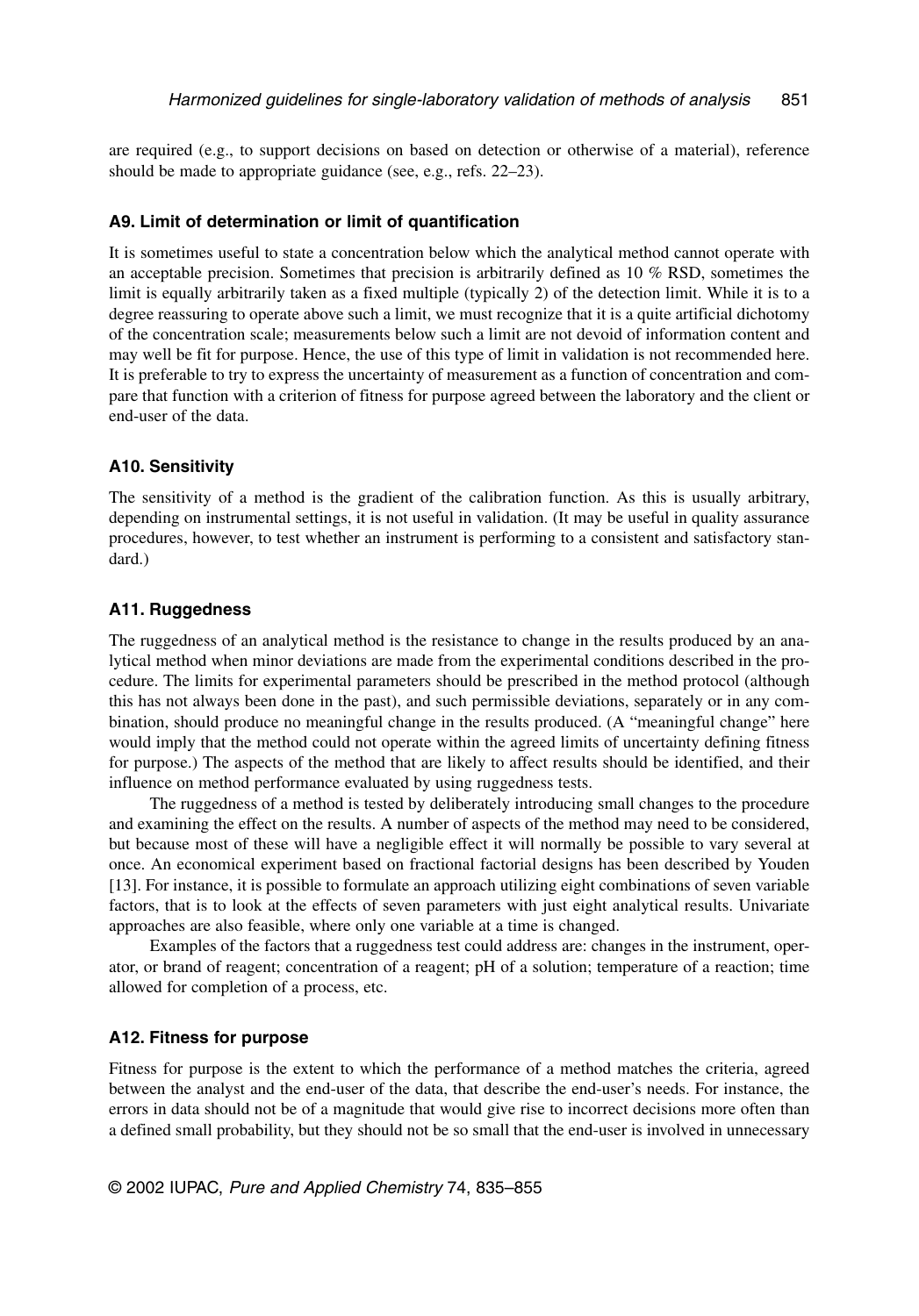expenditure. Fitness-for-purpose criteria could be based on some of the characteristics described in this Appendix, but ultimately will be expressed in terms of acceptable combined uncertainty.

#### **A13. Matrix variation**

Matrix variation is, in many sectors, one of the most important but least acknowledged sources of error in analytical measurements. When we define the analytical system to be validated by specifying, among other things, the matrix of the test material, there may be scope for considerable variation within the defined class. To cite an extreme example, a sample of the class "soil" could be composed of clay, sand, chalk, laterite (mainly Fe<sub>2</sub>O<sub>3</sub> and Al<sub>2</sub>O<sub>3</sub>), peat, etc., or of mixtures of these. It is easy to imagine that each of these types would contribute a unique matrix effect on an analytical method such as atomic absorption spectrometry. If we have no information about the type of soils we are analyzing, there will be an extra uncertainty in the results because of this variable matrix effect.

Matrix variation uncertainties need to be quantified separately, because they are not taken into account elsewhere in the process of validation. The information is acquired by collecting a representative set of the matrices likely to be encountered within the defined class, all with analyte concentrations in the appropriate range. The material are analyzed according to the protocol, and the bias in the results estimated. Unless the test materials are CRMs, the bias estimate will usually have to be undertaken by means of spiking and recovery estimation. The uncertainty is estimated by the standard deviation of the biases. (Note: This estimate will also contain a variance contribution from the repeat analysis. This will have a magnitude  $2\sigma_r^2$  if spiking has been used. If a strict uncertainty budget is required, this term should be deducted from the variance due to matrix variation to avoid double accounting.)

#### **A14. Measurement uncertainty**

The formal approach to measurement uncertainty estimation calculates a measurement uncertainty estimate from an equation, or mathematical model. The procedures described as method validation are designed to ensure that the equation used to estimate the result, with due allowance for random errors of all kinds, is a valid expression embodying all recognized and significant effects upon the result. It follows that, with one caveat elaborated further below, the equation or "model" subjected to validation may be used directly to estimate measurement uncertainty. This is done by following established principles, based on the "law of propagation of uncertainty" which, for independent input effects is

$$
u[y(x_1, x_2, \dots)] = \sqrt{\sum_{i=1, n} c_i^2 u(x_i)^2}
$$

where  $y(x_1, x_2, \ldots, x_n)$  is a function of several independent variables  $x_1, x_2, \ldots$ , and  $c_i$  is a sensitivity coefficient evaluated as  $c_i = \partial y/\partial x_i$ , the partial differential of *y* with respect to  $x_i$ .  $u(x_i)$  and  $u(y)$  are *standard uncertainties*, that is, measurement uncertainties expressed in the form of standard deviations. Since  $u[y(x_1, x_2, \ldots)]$  is a function of several separate uncertainty estimates, it is referred to as a *combined standard uncertainty*.

To estimate measurement uncertainty from the equation  $y = f(x_1, x_2,...)$  used to calculate the result, therefore, it is necessary first, to establish the uncertainties  $u(x_i)$  in each of the terms  $x_1, x_2$ , etc. and second, to combine these with the additional terms required to represent random effects as found in validation, and finally to take into account any additional effects. In the discussion of precision above, the implied statistical model is

$$
y = f(x_1, x_2,...) + \delta_{\text{run}} + e
$$

where *e* is the random error for a particular result. Since  $\delta_{\rm run}$  and *e* are known, from the precision experiments, to have standard deviations  $\sigma_{run}$  and  $\sigma_{r}$ , respectively, these latter terms (or, strictly, their esti-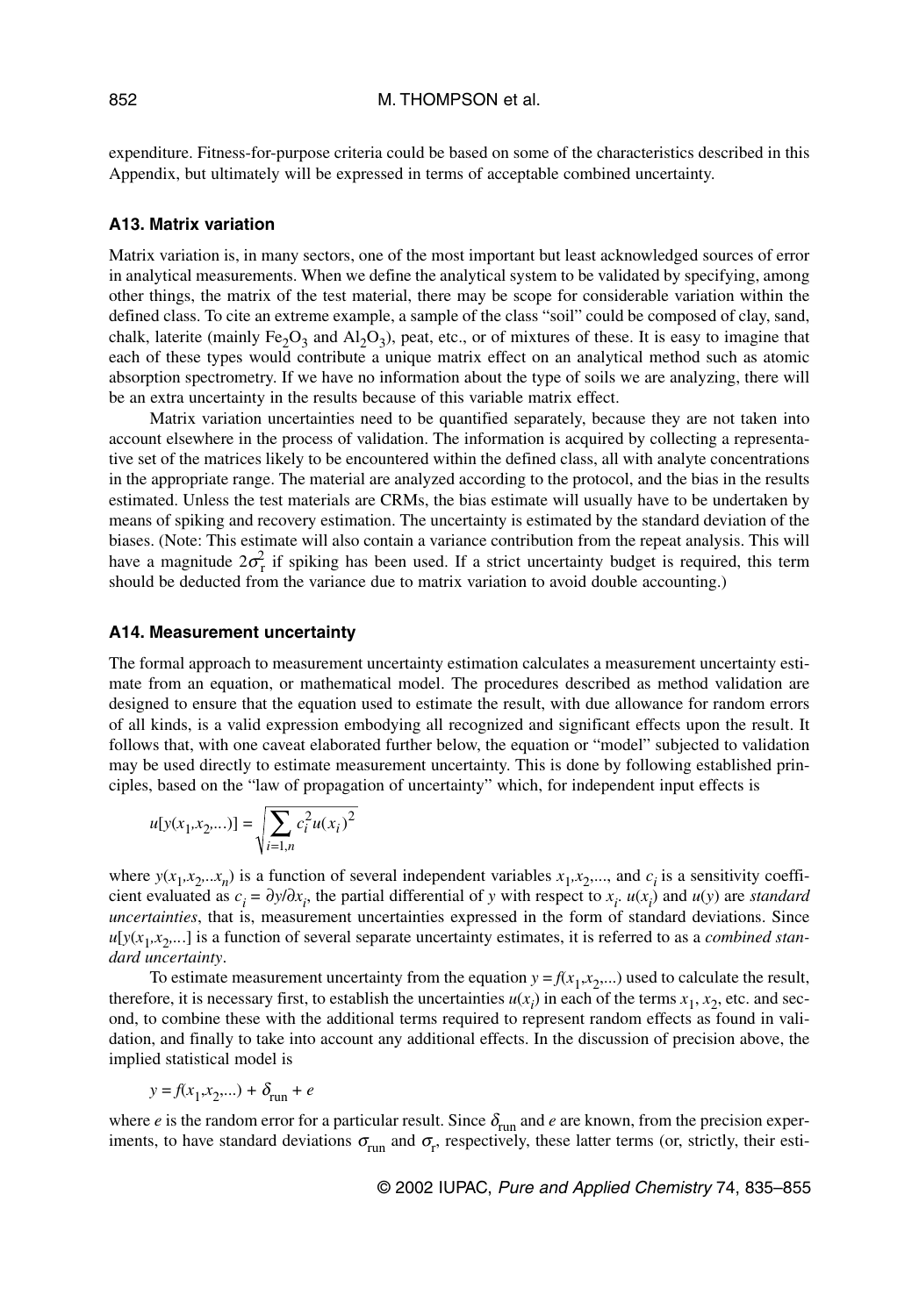mates  $s_{\text{run}}$  and  $s_{\text{r}}$ ) are the uncertainties associated with these additional terms. Where the individual within-run results are averaged, the combined uncertainty associated with these two terms is (as given previously)  $s_{\text{tot}} = (s_{\text{r}}^2/n + s_{\text{run}}^2)^{1/2}$ . Note that where the precision terms are shown to vary with analyte level, the uncertainty estimate for a given result must employ the precision term appropriate to that level. The basis for the uncertainty estimate accordingly follows directly from the statistical model assumed and tested in validation. To this estimate must be added any further terms as necessary to account for (in particular) inhomogeneity and matrix effect (see Section A13). Finally, the calculated standard uncertainty is multiplied by a "coverage factor", *k*, to provide an expanded uncertainty, that is, "an interval expected to encompass a large fraction of the distribution of values that may be attributed to the measurand" [8]. Where the statistical model is well established, the distribution known to be normal, and the number of degrees of freedom associated with the estimate is high, *k* is generally chosen to be equal to 2. The expanded uncertainty then corresponds approximately to a 95 % confidence interval.

There is one important caveat to be added here. In testing the assumed statistical model, imperfect tests are perforce used. It has already been noted that these tests cannot prove that any effect is identically zero; they can only show that an effect is too small to detect within the uncertainty associated with the particular test for significance. A particularly important example is the test for significant laboratory bias. Clearly, if this is the only test performed to confirm trueness, there must be some residual uncertainty as to whether the method is indeed unbiased or not. It follows that where such uncertainties are significant with respect to the uncertainty calculated so far, additional allowance should be made.

In the case of an uncertain reference value, the simplest allowance is the stated uncertainty for the material, combined with the statistical uncertainty in the test applied. A full discussion is beyond the scope of this text; ref. 9 provides further detail. It is, however, important to note that while the uncertainty estimated directly from the assumed statistical model is the *minimum* uncertainty that can be associated with an analytical result, it will almost certainly be an underestimate; similarly, an expanded uncertainty based on the same considerations and using  $k = 2$  will not provide sufficient confidence.

The ISO Guide [8] recommends that for increased confidence, rather than arbitrarily adding terms, the value of *k* should be increased as required. Practical experience suggests that for uncertainty estimates based on a validated statistical model, but with no evidence beyond the validation studies to provide additional confidence in the model, *k* should not be less than 3. Where there is strong reason to doubt that the validation study is comprehensive, *k* should be increased further as required.

# **APPENDIX B. ADDITIONAL CONSIDERATIONS FOR UNCERTAINTY ESTIMATION IN VALIDATION STUDIES**

#### **B1. Sensitivity analysis**

The basic expression used in uncertainty estimation

$$
u[y(x_1, x_2, \dots)] = \sqrt{\sum_{i=1, n} c_i^2 u(x_i)^2}
$$

requires the "sensitivity coefficients"  $c_i$ . It is common in uncertainty estimation to find that while a given influence factor  $x_i$  has a known uncertainty  $u(x_i)$ , the coefficient  $c_i$  is insufficiently characterized or not readily obtainable from the equation for the result. This is particularly common where an effect is not included in the measurement equation because it is not normally significant, or because the relationship is not sufficiently understood to justify a correction. For example, the effect of solution temperature  $T_{\text{sol}}$  on a room temperature extraction procedure is rarely established in detail.

Where it is desired to assess the uncertainty in a result associated with such an effect, it is possible to determine the coefficient experimentally. This is done most simply by changing *xi* and observing the effect on the result, in a manner very similar to basic ruggedness tests. In most cases, it is sufficient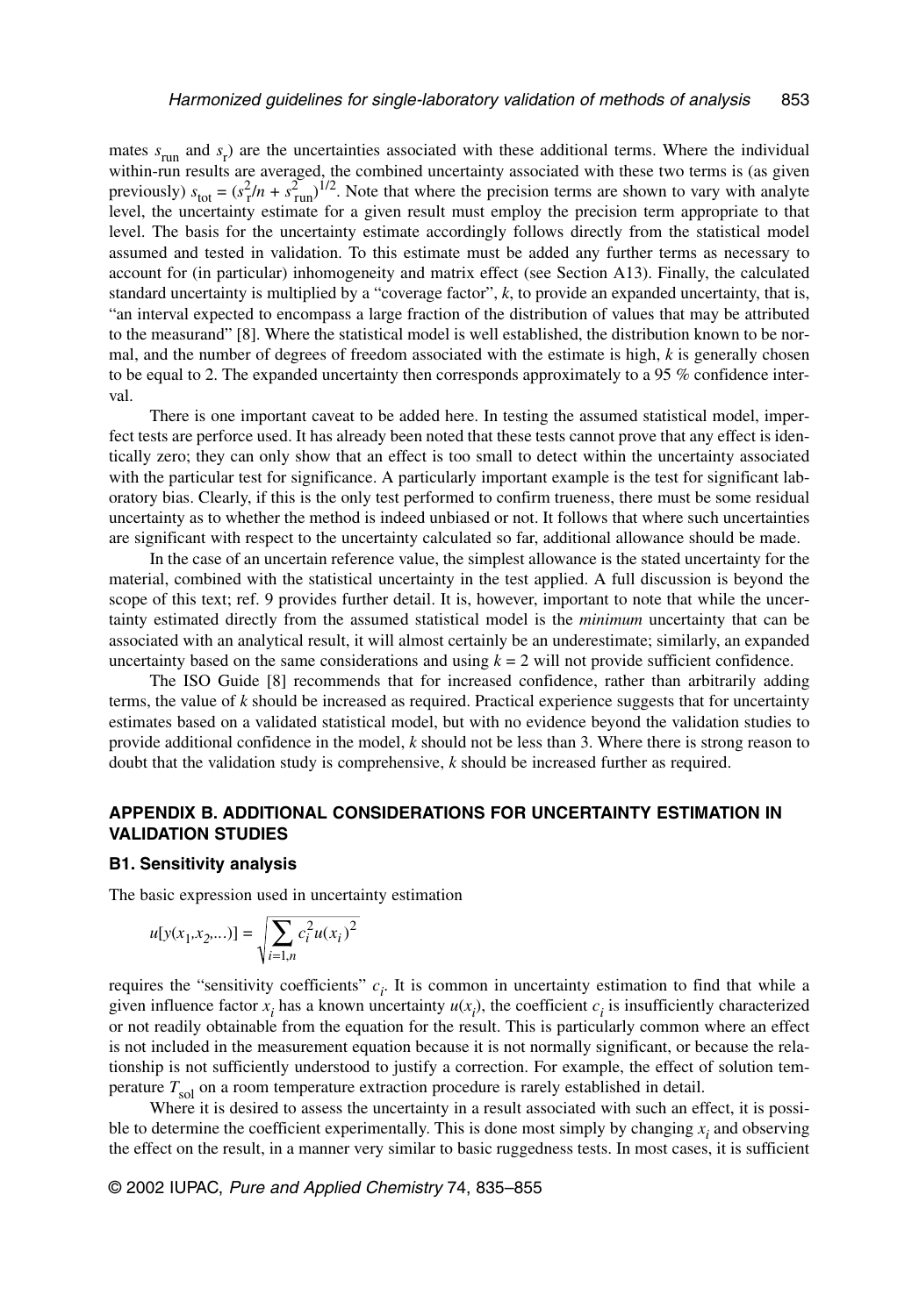in the first instance to choose at most two values of  $x_i$  other than the nominal value, and calculate an approximate gradient from the observed results. The gradient then gives an approximate value for  $c_i$ . The term  $c_i u(x_i)$  can then be determined. (Note that this is one practical method for demonstrating the significance or otherwise of a possible effect on the results).

In such an experiment, it is important that the change in result observed be sufficient for a reliable calculation of  $c_i$ . This is difficult to predict in advance. However, given a permitted range for the influence quantity  $x_i$ , or an expanded uncertainty for the quantity, that is expected to result in insignificant change, it is clearly important to assess *ci* from a larger range. It is accordingly recommended that for an influence quantity with an expected range of  $\pm a$ , (where  $\pm a$  might be, for example, the permitted range, expanded uncertainty interval or 95 % confidence interval) the sensitivity experiment employ, where possible, a change of at least 4*a* to ensure reliable results

#### **B2. Judgment**

It is not uncommon to find that while an effect is recognized and may be significant, it is not always possible to obtain a reliable estimate of uncertainty. In such circumstances, the ISO Guide makes it quite clear that a professionally considered estimate of the uncertainty is to be preferred to neglect of the uncertainty. Thus, where no estimate of uncertainty is available for a potentially important effect, analysts should make their own best judgment of the likely uncertainty and apply that in estimating the combined uncertainty. Reference 8 gives further guidance on the use of judgment in uncertainty estimation.

### **REFERENCES**

- 1. W. Horwitz. "Protocol for the design, conduct and interpretation of method performance studies", *Pure Appl. Chem*. **60**, 855, 864 (1988); revised version: W. Horwitz. *Pure Appl. Chem*. **67**, 331–343 (1995).
- 2. M. Thompson and R. Wood. "The international harmonised protocol for the proficiency testing of (chemical) analytical laboratories", *Pure Appl. Chem*. **65**, 2123–2144 (1993). (Also published in *J. AOAC Int*. **76**, 926–940 (1993).
- 3. M. Thompson and R. Wood. "Harmonised guidelines for internal quality control in analytical chemistry laboratories", *Pure Appl. Chem*. **67** (4), 49–56 (1995).
- 4. M. Thompson, S. Ellison, A. Fajgelj, P. Willetts, R. Wood. "Harmonised guidelines for the use of recovery information in analytical measurement", *Pure Appl. Chem*. **71** (2), 337–348 (1999).
- 5. *Council Directive 93/99/EEC on the Subject of Additional Measures Concerning the Official Control of Foodstuffs*, O. J., L290 (1993).
- 6. *Procedural Manual of the Codex Alimentarius Commission*, 10<sup>th</sup> ed., FAO, Rome, 1997.
- 7. *Precision of Test Methods*, Geneva, ISO 5725 (1994). Previous editions were issued in 1981 and 1986.
- 8. *Guide to the Expression of Uncertainty in Measurement*, ISO, Geneva (1993).
- 9. A. Williams, S. L. R. Ellison, M. Roesslein (Eds.). *Quantifying Uncertainty in Analytical Measurement,* 2nd ed. (English) (2000), ISBN 0-948926-1595, available from LCC Limited, Teddington, London, or at Eurachem Secretariat, http://www.eurachem.org/>.
- 10. *International Vocabulary of Basic and General Terms in Metrology*, ISO, Geneva (1993).
- 11. *Validation of Chemical Analytical Methods*, NMKL Secretariat, Finland, NMKL Procedure No. 4. (1996).
- 12. "EURACHEM Guide: The fitness for purpose of analytical methods. A Laboratory Guide to method validation and related topics", LGC, Teddington 1996. Also available from the EURACHEM Secretariat and Web site.